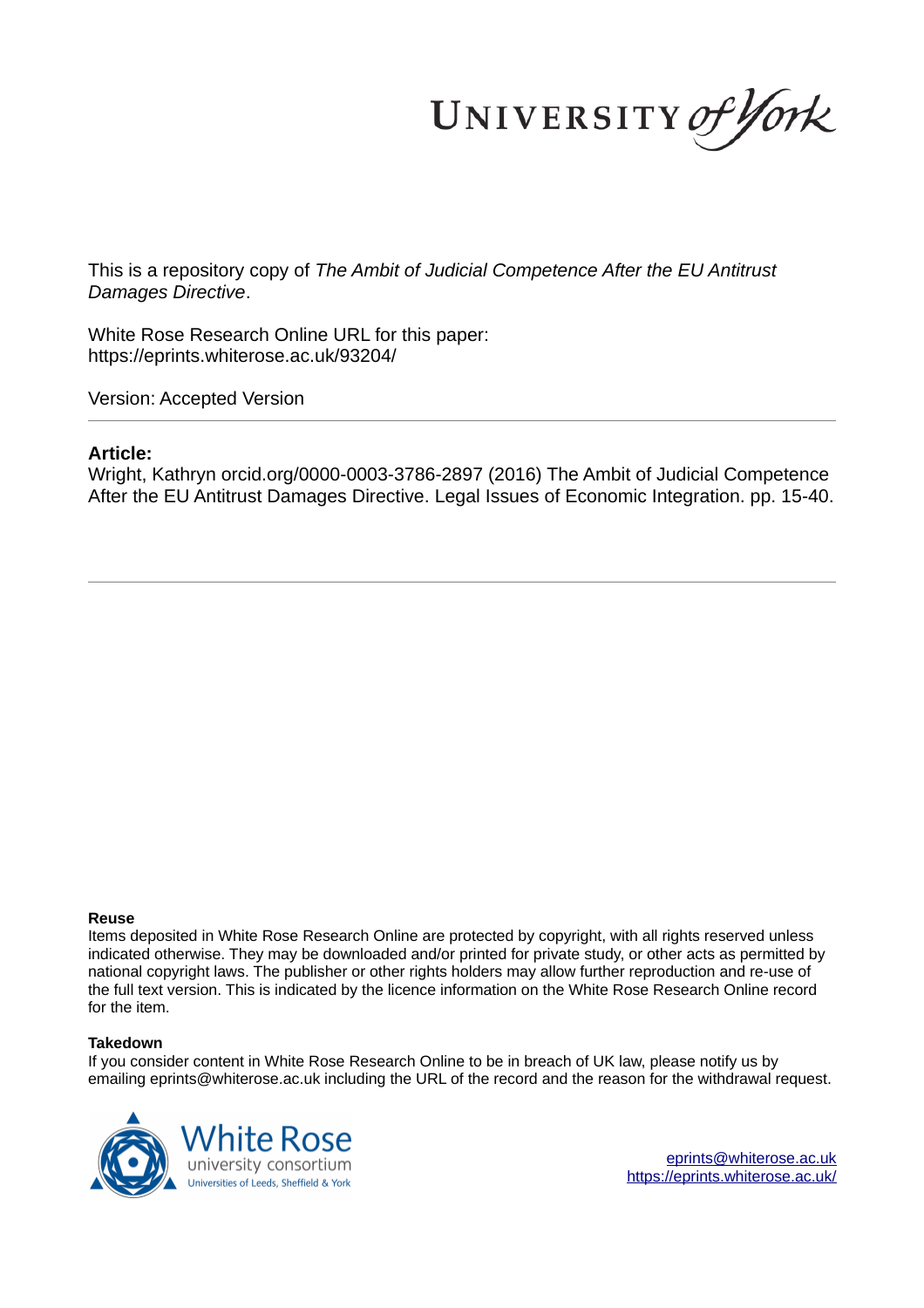# **THE AMBIT OF JUDICIAL COMPETENCE AFTER THE EU ANTITRUST DAMAGES DIRECTIVE**

## **KATHRYN WRIGHT\***

#### ABSTRACT

This article explores how the EU Antitrust Damages Directive and linked initiatives affect the ambit of national courts' competence. In particular, it focuses on the combination of the probative effect of national competition authority findings of infringement, the limitation of courts' powers of disclosure, and advice to national courts on quantum under the new Directive on damages actions for competition infringements, and European Commission and national competition authority opinions to national courts under existing Regulation 1/2003 on the enforcement of the EU competition rules. The article contributes to the understanding of the interaction of courts and regulatory authorities in the enforcement of EU law. It argues that while the Directive aims to increase actions for damages in national courts, and in one sense therefore empowers those courts, in a number of ways it also constrains their jurisdiction. It finds that hard and soft law tools interact to limit national courts' competence.

### 1. INTRODUCTION

This article explores the ambit of national courts' competence in light of the new EU Directive on Antitrust Damages<sup>1</sup> and linked initiatives. While the Directive aims to increase actions for damages in national courts, and in one sense therefore empowers those courts, in a number of ways it also constrains their jurisdiction. The Directive advances a number of provisions aimed at lessening the burden of proof for claimants who wish to bring a claim for breach of the EU competition rules, but also aiming at safeguarding public enforcement of competition law by authorities. These provisions include the probative effect of national competition authority infringement decisions on national courts,<sup>2</sup> and limitations on courts' powers of disclosure. The Directive is accompanied by guidance for courts on the calculation of quantum.<sup>3</sup> The article evaluates the effect of these provisions alongside the existing Regulation  $1/2003$ ,<sup>4</sup> which provided for the decentralized enforcement of Articles 101 and 102 TFEU<sup>5</sup> by national competition authorities (NCAs) and national courts. Among other provisions, this Regulation requires national courts not to take a decision running counter to one by the European

 $\overline{a}$ 

<sup>3</sup> Communication from the Commission on quantifying harm in actions for damages based on breaches of Article 101 or 102 of the Treaty on the Functioning of the European Union C(2013) 3440, O.J. 2013 C 167/19 4 Council Regulation (EC) No. 1/2003 of 16 December 2002 on the implementation of the rules on competition laid down in Articles 81 and 82 [now 101 and 102] of the Treaty, O.J. 2003 L 1/1

<sup>\*</sup> Lecturer in Law, University of York. Email: kathryn.wright@york.ac.uk

<sup>&</sup>lt;sup>1</sup> Directive 2014/104/EU of the European Parliament and of the Council of 26 November 2014 on certain rules governing actions for damages under national law for infringements of the competition law provisions of the Member States and of the European Union O.J. 2014 L 349/1. The Directive is due to come into force by the end of 2016.

<sup>2</sup> Art. 9 Directive on Damages Actions *ibid* 

 $<sup>5</sup>$  In particular the application of Art. 101(3), previously in the exclusive domain of the Commission.</sup>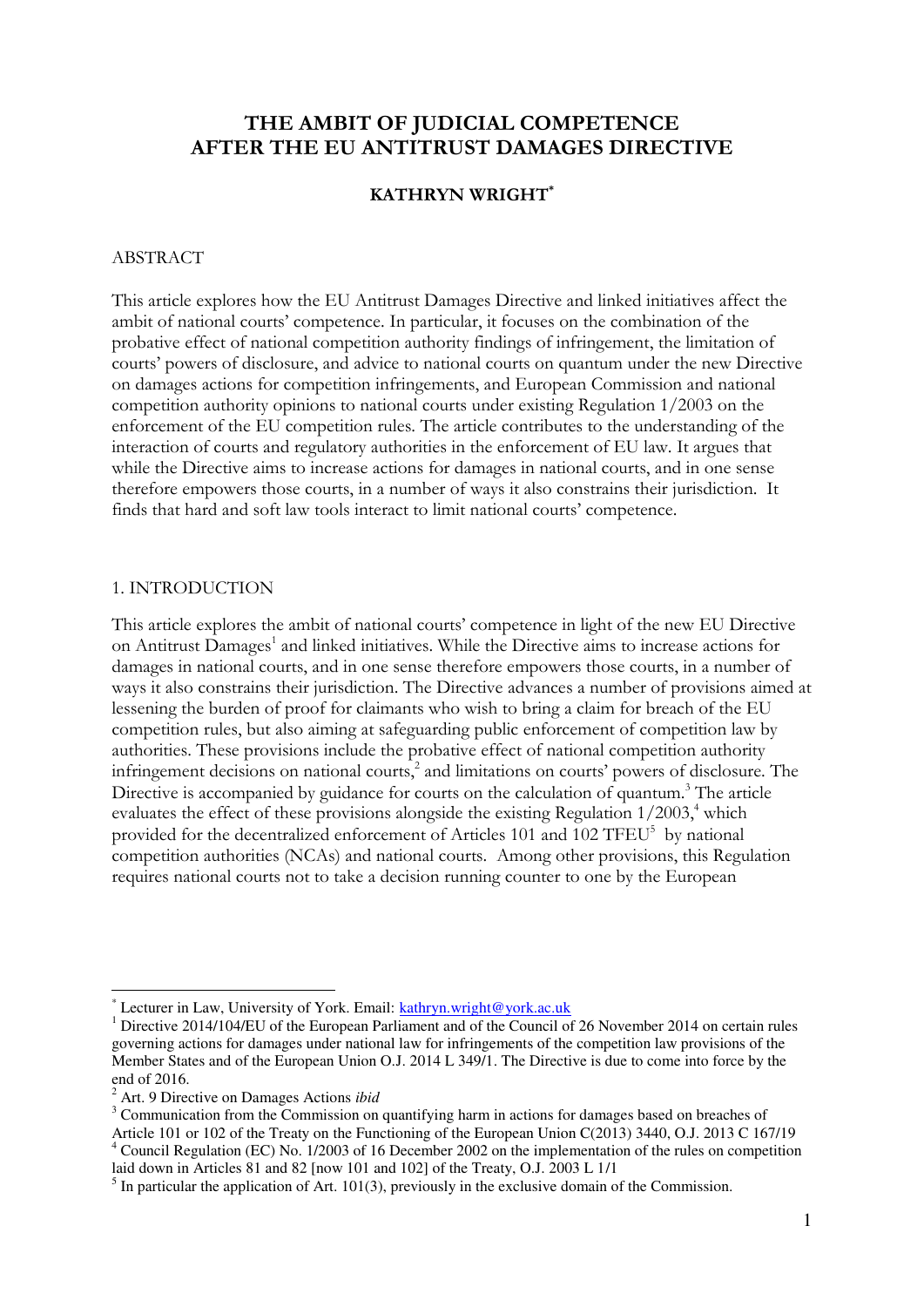Commission,<sup>6</sup> and allows for the European Commission and national administrative authorities to provide opinions to national courts on how the law should be interpreted and applied.<sup>7</sup>

As a result, a combination of hard law (rules on proof and disclosure) and soft law (opinions, guidance on quantum and disclosure) tools now interact to connect judges applying competition law in civil disputes with public enforcement by competition authorities. The article explores the impact of these tools on the ambit of judicial competence. Following this introduction, the second part of the article briefly lays out the context of regulatory governance, executive adjudication and civil courts. The third section tackles claimed threats to judicial independence and attempts to differentiate between judicial independence and judicial competence. Fourthly, the core of the article explores the hard and soft tools deriving from the recent Directive 2014/104 on Antitrust Damages Actions and the earlier enforcement Regulation 1/2003: (prima facie) probative effect of national competition authority opinions to national courts; rules on disclosure; Commission and national competition authority opinions to national courts on the interpretation and application of EU law; and advice to courts on quantum and disclosure. The article then comes to some conclusions about the impact of these tools on the ambit of judicial competence.

# 2. REGULATORY GOVERNANCE, EXECUTIVE ADJUDICATION AND CIVIL **COURTS**

Courts do not have a monopoly on the interpretation of the law.<sup>8</sup> Executive authorities in EU competition enforcement have adjudicative functions. At the systemic level, the European Commission has a legislative role in issuing guidelines and notices, but these instruments also serve a judicial – interpretative – function. The European Commission's judicial function at the systemic level is expressed through soft law.<sup>9</sup> It can establish the rules and elucidate its interpretation of EU law through notices and guidelines. At the single case level, the Commission and NCAs have adjudicative functions, finding infringements and imposing sanctions.

The EU competition regime operates in the context of multilevel regulatory governance.<sup>10</sup> Functions are shared between different institutions, necessitating cooperative processes. One feature of regulatory governance is the rise of regulatory agencies and networks between them. This implies lesser importance of judicial adjudicative processes, and invites reconsideration of

7 Art. 15 Regulation 1/2003 *supra* n. 4; Art. 6 Directive 2014/104 specifically relating to disclosure

<sup>6</sup> Art. 16 Regulation 1/2003 *supra* n. 4, codifying the Court of Justice's ruling in *Masterfoods:* C-344/98 *Masterfoods Ltd v HB Ice Cream Ltd* [2000] ECR I-11369, at para. 60.

<sup>8</sup> See e.g. Comments of M. Maduro in 'Four Visions of Constitutional Pluralism: symposium transcript' (2008) 2(1) *European Journal of Legal Studies* 325, p. 331

<sup>&</sup>lt;sup>9</sup> Soft law is defined as "rules of conduct that are laid down in instruments which have not been attributed legally binding force as such, but nevertheless may have certain (indirect) legal effects, and that are aimed at and may produce practical effects." L. Senden, *Soft Law in European Community Law* (Hart, 2004) p. 112, developed from F. Snyder, 'The Effectiveness of European Community Law: Institutions, Processes, Tools and Techniques' (1993) 56(1) *Modern Law Review* 19, p. 32: "rules of conduct which, in principle, have no legally binding force but which nevertheless may have practical effects."

<sup>10</sup> R. Rhodes 'The New Governance: Governing without Government' (1996) 44(3) *Political Studies* 652; M. Egeberg *Multilevel Union Administration: The Transformation of Executive Politics in Europe* (PalgraveMacmillan, 2006); C. Sabel & J. Zeitlin 'Learning from Difference: the New Architecture of Experimentalist Governance in the European Union' (2008) 14(3) *European Law Journal* 271; D. Coen & M. Thatcher 'Network Governance and Multi-level Delegation: European Networks of Regulatory Agencies'(2008) 28(1) *Journal of Public Policy* 49; M. Blauberger & B. Rittberger 'Conceptualizing and Theorizing EU Regulatory Networks' (2014) Regulation & Governance DOI:10.1111/rego.12064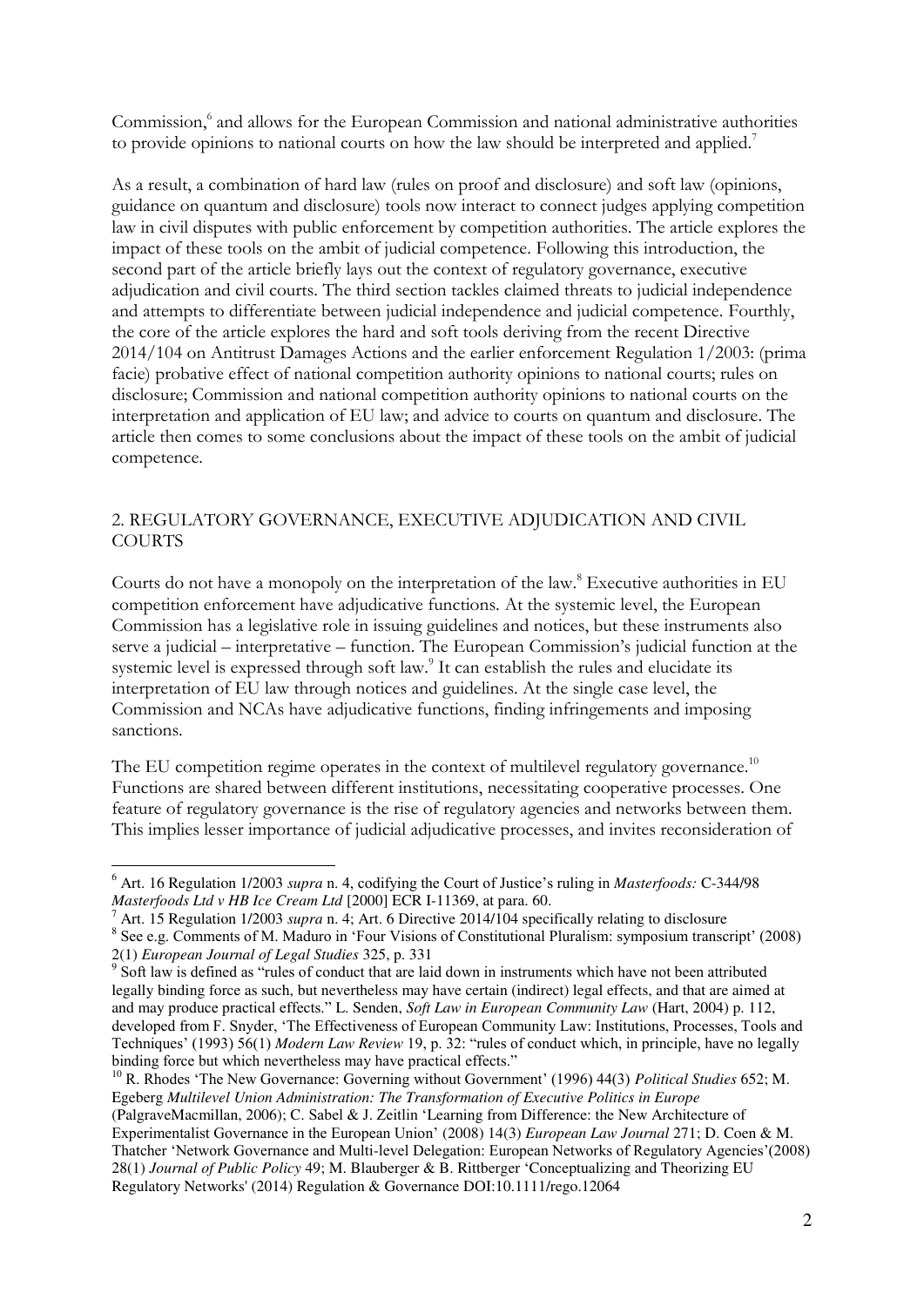the judicial role. <sup>11</sup> It has been argued that the rise of regulatory agencies and 'jurisdictional power' has occurred at the expense of 'jurisprudential power'.<sup>12</sup>

In competition law, executive powers between the supranational and national level are well linked, as an example of an integrated administration.  $\frac{1}{13}$  Public enforcers – NCAs and the Directorate General for Competition of the European Commission – are linked through the European Competition Network (ECN) with its rules for case allocation, cooperation and consistent application of the competition rules.<sup>14</sup> However, civil courts engaged in disputes between private parties and providing remedies - and review or appeal courts - are not part of this Network.<sup>15</sup> This is for the practical reason that there are numerous judges throughout the EU who could hear competition claims; but also more importantly from a constitutional perspective, it could be seen to interfere with principles of judicial independence and national procedural autonomy. Nonetheless various mechanisms, discussed below, have been developed which indirectly connect courts to the ECN.

The interaction between public and private enforcement in competition law involves a trade-off between judicial autonomy and the effectiveness of public enforcement by the European Commission and national competition authorities. This balance is particularly brought into relief where claimants in civil actions seek documents held on a competition authority's file. Firms are less likely to come forward and admit anticompetitive conduct under a leniency programme if that admission will then be used against them in private actions for damages.<sup>16</sup> Ensuring that public and private enforcement are complementary is therefore a delicate balance.<sup>17</sup> This tradeoff raises broader questions about the partnership and tensions between judicial and administrative bodies, administrative intervention in judicial decision-making and the role of soft law in a system in which the Commission has legislative, executive, as well as adjudicative functions.<sup>18</sup>

<sup>11</sup> J. Scott & S. Sturm 'Courts as Catalysts: Re-Thinking the Judicial Role in New Governance' 13 *Columbia Journal of European Law* (2006-7) 565

<sup>&</sup>lt;sup>12</sup> L. Azoulai 'The Judge and the Community's Administrative Governance' in C. Joerges & R. Dehousse (eds) *Good Governance in Europe's Integrated Market* (OUP, 2002) 109-137, 111; L. Azoulai 'The Court of Justice and the Community's Administrative Governance' (2001) 7(4) *European Law Journal* 425, p.428

 $13$  H. Hofmann & A. Türk 'The Development of Integrated Administration in the EU and its Consequences' (2007) 13 (2) *European Law Journal* 253-271; P. Van Cleynenbreugel *Market Supervision in the European Union: Integrated Administration in Constitutional Context* (Brill Nijhoff, 2014)

<sup>&</sup>lt;sup>14</sup> Notice on co-operation within the Network of Competition Authorities O.J. 2004 C 101/43

<sup>&</sup>lt;sup>15</sup> Courts act in different capacities in the system. This contribution considers the role of national courts in private enforcement of competition law in which they apply the law directly in disputes between private parties, but national courts can also be designated national competition authorities in a public enforcement function pursuant to Art. 35 of Regulation 1/2003, or they can act in a judicial review function.

<sup>&</sup>lt;sup>16</sup> The issue in C-360/09 *Pfleiderer A.G. v. Bundeskartellamt* [2011] ECR I-5161 and C-536/11 *Bundeswettbewerbsbehorde v Donau Chemie AG* EU:C:2013:366, discussed *infra*.

<sup>&</sup>lt;sup>17</sup> See e.g. C. Cauffman 'The Interaction of Leniency Programmes and Damages Actions' (2011) 7(2) *Competition Law Review* 181 W. Wils 'Should Private Antitrust Enforcement Be Encouraged in Europe?' (2003) 26(3) *World Competition* 473; C. Jones 'Private Antitrust Enforcement in Europe: A Policy Analysis and Reality Check' (2004) 27(1) *World Competition* 13; A. Komninos 'Public and Private Antitrust Enforcement in Europe: Complement? Overlap?' (2006) 3(1) *Competition Law Review* 5; W. Wils 'The Relationship Between Public Antitrust Enforcement and Private Actions for Damages' (2009) 32(1) *World Competition* 3

<sup>&</sup>lt;sup>18</sup> See, for example, W. Wils 'The Combination of the Investigative and Prosecutorial Function and the Adjudicative Function in EC Antitrust Enforcement: A Legal and Economic Analysis' (2004) 27(2) *World Competition* 201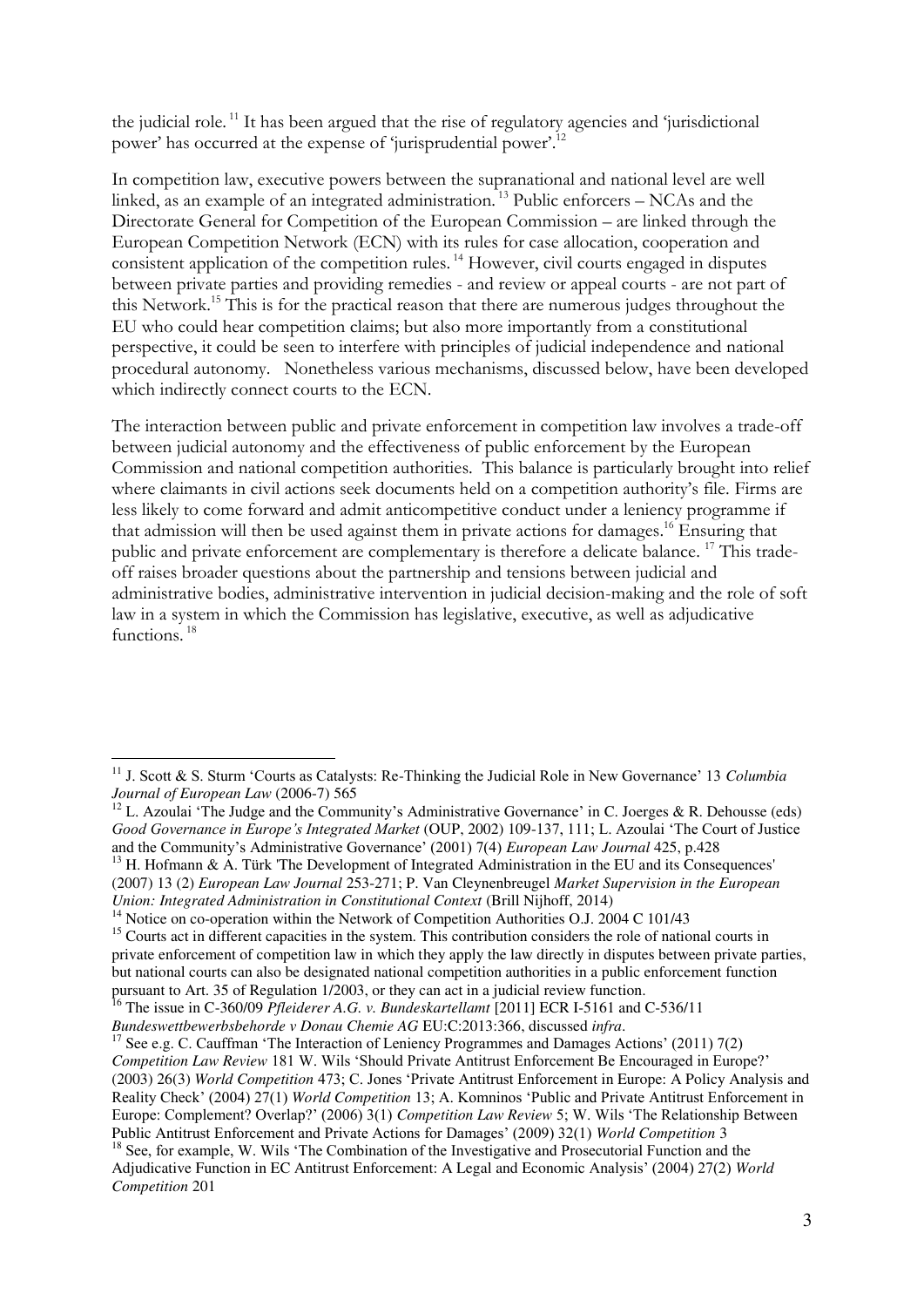The principal aim of the directive on damages actions,<sup>19</sup> and the earlier 2004 reform<sup>20</sup>, is to encourage private enforcement of competition law by firms and individuals through national courts, without compromising public enforcement through competition authorities. By encouraging enforcement in national courts as well as by competition authorities, the door is open to claimants to act as enforcers ('private attorney generals'<sup>21</sup>) closest to infringements. It also allows those who suffer losses as a result of competition law infringements to gain individual redress – while they can impose fines, competition authorities are less well placed to compensate individuals who are harmed by competition law breaches.

## 3. JUDICIAL AUTONOMY OR JUDICIAL COMPETENCE?

 $\overline{a}$ 

This section explores the relationship between the concept of judicial autonomy and the ambit of judicial competence. There are different understandings of judicial autonomy. On one level, judicial independence means that the judiciary as a whole is independent from other branches of government. Objective impartiality is an important element of this – the judge must not only be independent, but be seen to be independent.<sup>22</sup> Another aspect of the understanding of judicial independence is the protection of the judge's decision-making from interference at case level. In competition law, this debate has centred on adequacy of judicial review, and the right to an independent and impartial tribunal under Article 47 of the EU Charter and Article 6(1) of the ECHR.<sup>23</sup> The case law of Art. 6(1) ECHR on the meaning of independent and impartial tribunal incorporates (a) the principle that a judge should be free to take decisions on all the relevant issues of fact and law issues before her (b) without pressure or influence being exerted by any outside authority, agency or individual.

<sup>22</sup> *Campbell and Fell v. United Kingdom* (Application no. 7819/77; 7878/77) 28 Jun. 1984 ECtHR <sup>23</sup> Particularly on whether adjudication by a competition authority meets the requirements of an independent and impartial tribunal, e.g. *Menarini Diagnostics s.r.l. v. Italy*, (Application no. 43509/08) 27 Sep. 2011 ECtHR, especially dissenting opinion; and in the Court of Justice of the European Union C-389/10 P *KME v. Commission* [2011] ECR I-13125; C-501/11 P *Schindler Holding and Others v. Commission* EU:C:2013:522, para. 35. W. Wils 'The Combination of the Investigative and Prosecutorial Function and the Adjudicative Function in EC Antitrust Enforcement: A Legal and Economic Analysis' (2004) 27(2) *World Competition* 201; I. Forrester 'A Bush in Need of Pruning: the Luxuriant Growth of Light Judicial Review' in C.-D. Ehlermann & M. Marquis (eds) *European Competition Law Annual 2009: The Evaluation of Evidence and its Judicial Review in Competition Cases* (Hart, 2011), pp. 412-13

 $19$  Commission White Paper on damages actions for breach of the EC antitrust rules, COM (2008) 165 final, 2 Apr. 2008, p. 4. See also Commission Staff Working Paper Accompanying the White Paper on Damages actions for breach of the EC antitrust rules, SEC (2008) 404, 2 Apr. 2008, paras. 39 et seq.

<sup>20</sup> The modernisation package of Regulation 1/2003, *supra* n. 4, and accompanying measures: Commission Regulation (EC) No 773/2004 of 7 April 2004 relating to the conduct of proceedings by the Commission pursuant to Articles 81 and 82 of the EC Treaty, O.J. 2004 L 123/18; Commission Notice on cooperation within the Network of Competition Authorities O.J. 2004 C 101/43; Commission Notice on the co-operation between the Commission and the courts of the EU Member States in the application of Articles 81 and 82 EC O.J. 2004 C 101/54; Commission Notice on the handling of complaints by the Commission under Articles 81 and 82 of the EC Treaty O.J. 2004 C 101/65; Commission Notice on informal guidance relating to novel questions concerning Articles 81 and 82 of the EC Treaty that arise in individual cases (guidance letters) O.J. 2004 C 101/78; Commission Notice - Guidelines on the effect on trade concept contained in Articles 81 and 82 of the Treaty O.J. 2004 C 101/81; Commission Notice - Guidelines on the application of Article 81(3) of the Treaty O.J. 2004 C 101/97

 $21$  see e.g. A. Andreangeli 'From Complainant to "Private Attorney General": the Modernisation of EU Competition Enforcement and Private Antitrust Action before National Courts' in J. Peay and T. Newburn (eds) *Policing: Politics, Culture and Control. Essays in Honour of Robert Reiner* (Hart Publishing, 2012) 229-54; K. Cseres 'Governance Design for European Private Law: Lessons from the Europeanization of Competition Law in Central and Eastern Europe' in F Cafaggi (ed) *Making European Private Law: Governance Design* (Edward Elgar, 2008) 138-196, p. 143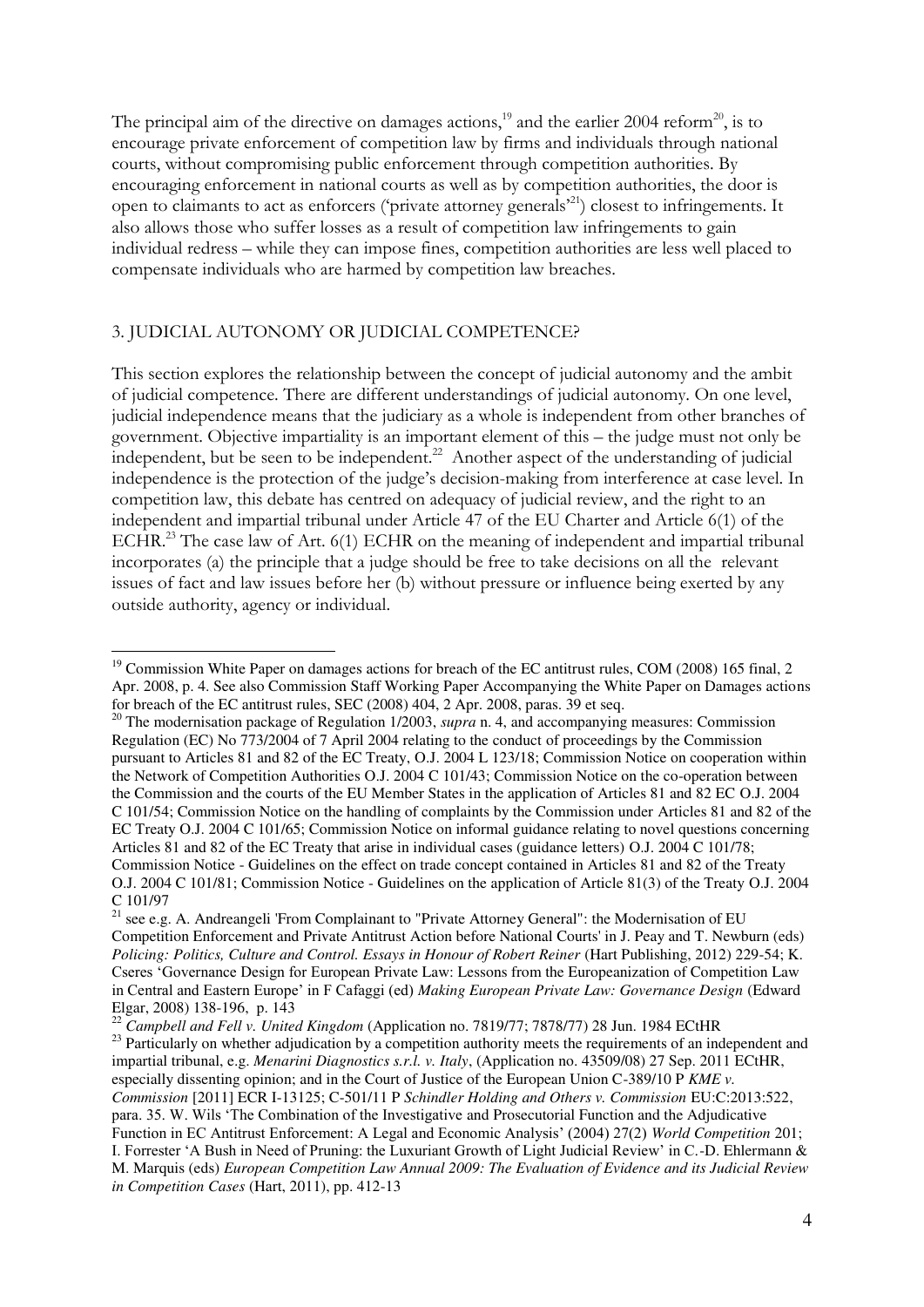A number of initial objections to the proposal for the EU Directive on Damages Actions centred on the constitutional principle of judicial autonomy. For example, the proposal to render the decisions of administrative authorities binding on the judiciary was considered in conflict with the principle of judicial independence by a number of Member States.<sup>24</sup>This is the reason why the proposed binding effect of domestic and foreign NCA findings of infringement was rejected in the adopted version of the directive, and explains the final formulation discussed in more detail below: domestic NCA decisions "irrefutably" establishing an infringement, with the decision of a foreign NCA constituting prima facie evidence.

Judicial autonomy has also been raised in the context of damages actions. In the *Otis* case the European Commission was itself a claimant following its own finding of a breach of Art 101 TFEU in the lift and elevators cartel.<sup>25</sup> Pursuant to Article 16 of Regulation 1/2003 and Masterfoods,<sup>26</sup> the Belgian court was bound by the Commission's finding of infringement and could not consider all relevant questions of fact and law as required under Art 47 EU Charter on access to a tribunal. There were also questions of equality of arms and the Commission acting as judge in its own cause. In *Otis*, the CJEU's preliminary ruling discussed judicial independence in the context of the Court of Justice's judicial review and the impartiality of the CJEU, not the national court.<sup>27</sup> The Advocate General explicitly drew a distinction between judicial independence and the scope of the national court's jurisdiction: "the question concerning the independence of the competent national court…refers to the scope of jurisdiction rather than to judicial impartiality."<sup>28</sup> The Advocate General discussed the question of whether a decision of an EU institution, here the Commission, "unjustifiably deprives …courts of their *independence*  [emphasis in original] when they are called upon to determine a claim for damages based on that decision." He went on to state that "None of the parties in these proceedings doubts the impartiality of the referring court; nor is there any question of extra-legal and unlawful interference in the development of the main proceedings. Rather, the doubts refer…to the *scope of the referring court's jurisdiction*" <sup>29</sup> Therefore "…the [national court] does not find its jurisdiction *limited*, but it exercises it[s jurisdiction] within the framework of an ordinary division of roles between the national and European Union courts."30

The Advocate General considered that in *Masterfoods*, the Court of Justice itself defined the scope of the Commission's decisions and the respective roles of the Commission and national courts.<sup>31</sup> While recognising that the national court has to accept that a prohibited practice exists due to the obligation not to take decisions running counter to a finding of infringement by the Commission, both the Advocate General and the Court underlined the national court's remaining jurisdiction: "the existence of loss and of a direct causal link between the loss and the agreement or practice in question remains...a matter to be assessed by the national court"<sup>32</sup>; "to declare and quantify the damage suffered… after establishing the causal link, a task which

<sup>24</sup> In particular France and Italy – see discussion in the text to n.48 *infra* 

<sup>&</sup>lt;sup>25</sup> Commission Decision C (2007) 512 final of 21 Feb.2007 relating to a proceeding under Article 81 EC (Case COMP/E-1/38.823 − Elevators and Escalators), summary in O.J. 2008 C 75/19; C-199/11 *European Commission v. Otis NV and others* EU:C:2012:684. For a discussion of the issues in *Otis* see e.g. M. Botta, 'Commission acting as plaintiff in cases of private enforcement of EU competition law: *Otis* Case C-199/11, *European Commission v. Otis NV and others*, Judgment of the Court of Justice (Grand Chamber) of 6 November 2012, nyr' (2013) 50 *Common Market Law Review* 1105

<sup>26</sup> *Supra* n. 6

<sup>27</sup>*Ibid. Otis* judgment, para. 55 *et seq*

<sup>&</sup>lt;sup>28</sup> *Ibid. Otis* opinion of Advocate General EU:C:2012:388, para. 37

<sup>&</sup>lt;sup>29</sup> *Ibid. Otis* opinion of Advocate General, para. 43 (emphasis in original)

<sup>30</sup> *Ibid. Otis* opinion of Advocate General, para. 45

<sup>31</sup> *Otis* opinion of Advocate General, para. 49, following *Masterfoods supra* n. 6

<sup>32</sup> *Otis* judgment, para. 65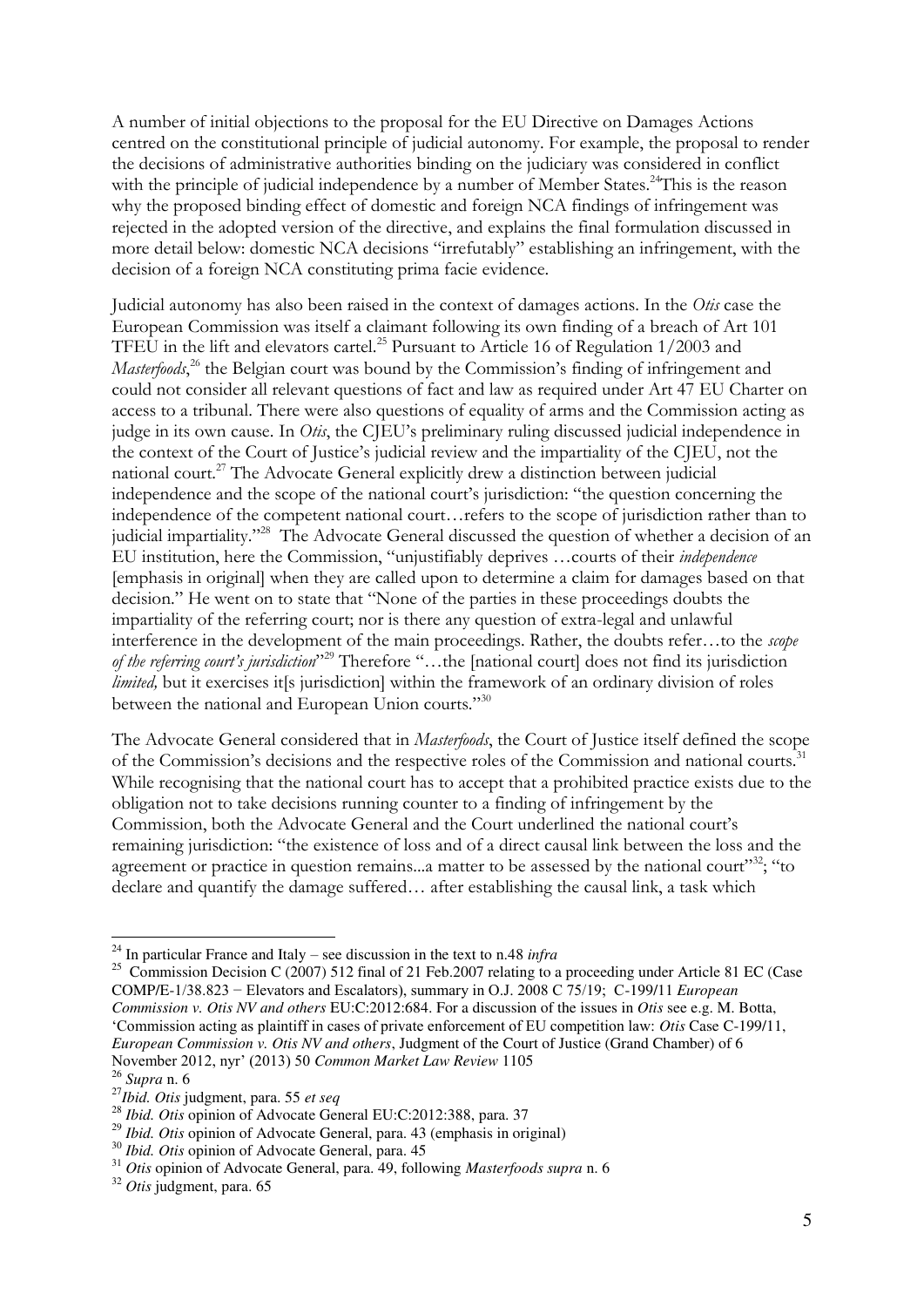involves a detailed and complex judicial analysis". <sup>33</sup> The task of establishing the causal link is presented arguably as something of a 'consolation prize' given the loss of further judicial competence.

If judicial independence is viewed not as a static notion but as a functional concept,  $34$  it is a means to an end, and must therefore be assessed in relation to the result which is sought. The result in this context is effective enforcement of the competition rules. If we accept this functional definition, judicial *independence* is not threatened. However, the scope of the courts' jurisdiction is certainly affected.

# 4. TOOLS FOR THE INTERACTION OF COMPETITION AUTHORITIES AND CIVIL COURTS AND THEIR EFFECT ON JUDICIAL COMPETENCE

We now turn to the recent legislative developments in the Directive on damages actions for breach of the EU competition rules,<sup>35</sup> their relationship with the existing provisions in Regulation 1/2003, and the scope of the civil courts' role.

## 4.1 THE DIRECTIVE ON DAMAGES ACTIONS

Complementing public enforcement by DG Competition and national competition authorities, the Directive on Antitrust Damages Actions aims to stimulate private enforcement of EU competition law in national courts by enabling victims of infringements of EU competition law to exercise their rights to compensation.<sup>36</sup> Following the earlier White<sup>37</sup> and Green Papers,<sup>38</sup> it includes measures on parties' standing to bring a claim, disclosure and access to evidence, effect of national decisions, liability, limitation periods, definition of damages and dispute resolution. In exploring the narrowing of judicial competence, this article will focus on the effect of NCA infringement decisions, disclosure of evidence, and provisions for competition authorities to advise judges on disclosure and quantum.

## 4.1.1 RECOGNITION AND EFFECT OF NATIONAL COMPETITION AUTHORITY DECISIONS

Article 9 of the Directive deems a NCA's finding of infringement to constitute irrefutable proof in damages actions for breach of Articles 101 and 102 TFEU in courts of that same Member State. NCA decisions from another Member State need to be recognized as "at least prima facie evidence" of an infringement, which may then be assessed alongside other evidence presented by the parties. <sup>39</sup> An infringement of competition law found by a final decision of a national

<sup>33</sup> *Otis* opinion of Advocate General, para. 54

<sup>&</sup>lt;sup>34</sup> A Seibert-Fohr 'European Comparative Perspectives on the Rule of Law and Independent Courts' in H Eberhard et al (eds) *Critical Perspectives on the Rule of Law. Proceedings of the 6th Vienna Workshop on International Constitutional Law* (Facultas, 2010)

<sup>&</sup>lt;sup>35</sup> Directive 2014/104/EU of the European Parliament and of the Council of 26 November 2014 on certain rules governing actions for damages under national law for infringements of the competition law provisions of the Member States and of the European Union O.J. 2014 L 349/1

<sup>36</sup> The CJEU has laid the ground for private enforcement through C-453/99 *Courage and Crehan* [2001] ECR I-6297; C-295/04 to C-298/04 *Manfredi and Others* [2006] ECR I-6619; C-557/12 *Kone* EU:C:2014:1317 <sup>37</sup> *Supra* n. 19

<sup>&</sup>lt;sup>38</sup> Green Paper on damages actions for breach of the EC antitrust rules, COM(2005) 672, 19 Dec.2005

<sup>&</sup>lt;sup>39</sup> The final adopted text reads: "1. Member States shall ensure that an infringement of competition law found by a final decision of a national competition authority or a review court is deemed to be irrefutably established for the purposes of an action for damages brought before their national courts under Article 101 or 102 of the Treaty or under national competition law.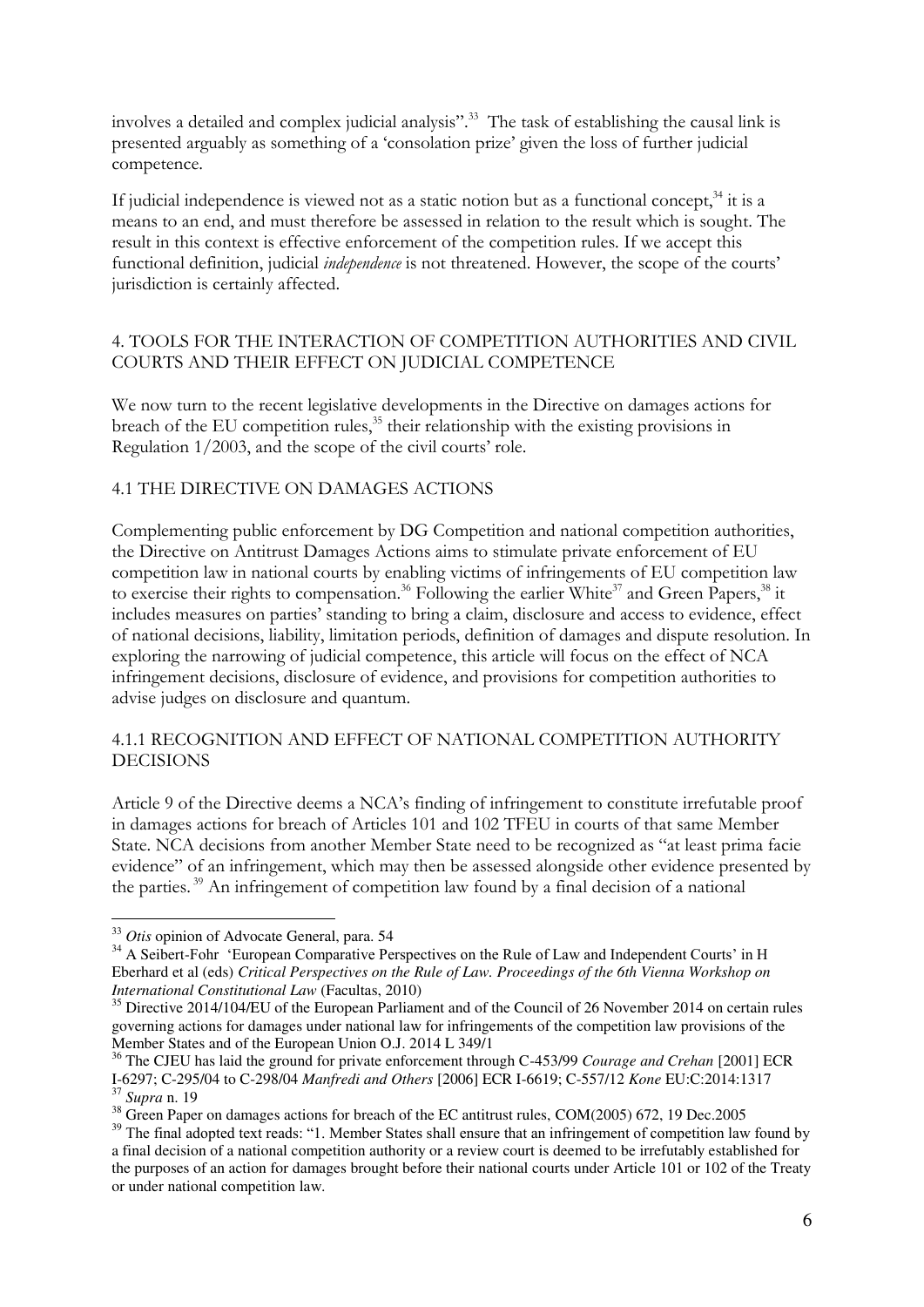competition authority or a review court<sup>40</sup> would be considered *res judicata*, preventing re-litigation of the same issues which had been decided upon in the public enforcement proceedings.<sup>41</sup>

The rule providing for the probative effect of NCA findings of infringement on courts throughout all Member States is clearly promoted in the context of the Directive as a whole: its aims are to encourage damages actions by alleviating the burden of proof on the claimant, avoiding re-litigation of issues; and promoting consistent application of the competition rules. However, it also has an effect on the judicial competence of civil courts.

The explicit basis for the rule is an extension to NCA decisions of the *Masterfoods* judgment<sup>42</sup> already codified in Article 16 Reg 1/2003, which obliges EU Member State courts not to take decisions running counter to one made or contemplated by the European Commission. The original proposal provided for the cross-border binding effect of NCA decisions on national courts throughout the EU.<sup>43</sup> Following amendments to the original proposal and the final compromise in the Council and the European Parliament, the Directive limits the effect of national competition authority decisions to that of prima facie evidence.

From the 2005 Green Paper<sup>44</sup>, the Commission rejected the option of the NCA infringement decision creating only a rebuttable presumption in damages actions, which had been proposed as a concession to judicial independence, rather than irrefutable proof. The fact that the final Article is entitled 'Effect of national decisions' without the use of the word 'binding' which was used in the subsequent White Paper<sup>45</sup> suggests sensitivity to the controversies. The final text states that an infringement shall be "irrefutably established" as a result of a NCA decision, not

<sup>2.</sup> Member States shall ensure that where a final decision referred to in paragraph 1 is taken in another Member State, that final decision may, in accordance with national law, be presented before their national courts as at least prima facie evidence that an infringement of competition law has occurred and, as appropriate, may be assessed along with any other evidence adduced by the parties.

<sup>3.</sup> This provision is without prejudice to the rights and obligations under Article 267 of the Treaty. " See also Council Document 8088/14, Interinstitutional File 2013/0185 (COD), 24 Mar. 2014, Note from the General Secretariat of the Council to the Permanent Representatives Committee, Proposal for a Directive of the European Parliament and of the Council on certain rules governing actions for damages under national law for infringements of the competition law provisions of the Member States and of the European Union - Analysis of the final compromise text with a view to agreement.

<sup>&</sup>lt;sup>40</sup> The final decision may therefore be confirmation of the NCA's decision at review or appeal, rather than a direct decision of a NCA.

<sup>41</sup> See recital 25 of Directive 2014/104

<sup>42</sup> *Supra* n. 6

<sup>&</sup>lt;sup>43</sup> Proposal for a Directive of the European Parliament and of the Council on certain rules governing actions for damages under national law for infringements of the competition law provisions of the Member States and of the European Union, COM(2013) 404 final, 2013/0185 (COD), 11.6.2013. "Article 9 Effect of national decisions: Member States shall ensure that, where national courts rule, in actions for damages under Article 101 or 102 of the Treaty or under national competition law, on agreements, decisions or practices which are already the subject of a final infringement decision by a national competition authority or by a review court, those courts cannot take decisions running counter to such finding of an infringement. This obligation is without prejudice to the rights and obligations under Article 267 of the Treaty."

<sup>44</sup> *Supra* n. 38

<sup>45</sup> *Supra* n. 19. In the White Paper Section 2.3 'Binding effect of NCA decisions' and the accompanying Commission Staff working paper SEC(2008) 404, 2.4.2008, Chapter 4, 'Binding effect of decisions adopted by competition authorities' For a discussion see K. Wright, 'Binding the Judicial with the Administrative: Some Aspects of the European Commission's White Paper on Damages Actions for Breach of EC Antitrust Rules' (2008) *European Current Law*, Nov. 2008 xi-xv; E. Truli 'White Paper on Damages Actions for Breach of the EC Antitrust Rules: The Binding Effect of Decisions Adopted by National Competition Authorities' (2009) 5 *European Competition Journal* 795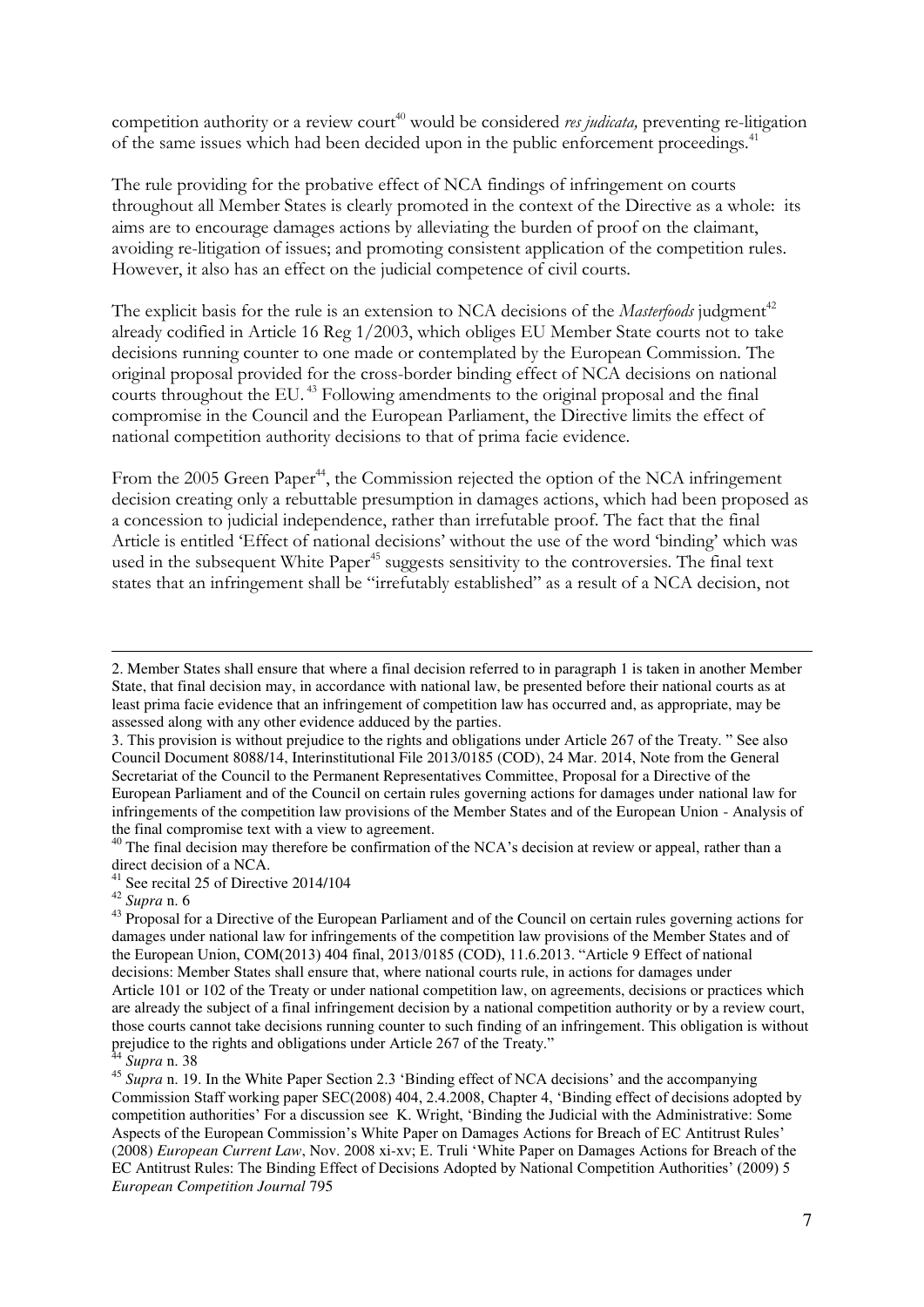'binding'. In practice this may have the same 'binding' effect, but semantically respects the autonomous competence of the court to make a ruling.<sup>46</sup>

The original proposal made no distinction between the effect of domestic and foreign NCA decisions. For example, in Member State A's courts the infringement decision of Member State B's NCA would have had the same binding effect as a decision of the 'home' NCA from Member State A. The final wording denotes different effects for domestic and foreign NCA decisions and a weaker cross-border effect for NCA decisions than was originally proposed. It does however make reference to decisions based on national competition law, and not only European competition law as originally proposed. The only Member State currently to accept the cross-border binding effect of *foreign* NCA decisions is Germany under s.33(4) of the Act against Restraints of Competition, a provision which the Commission clearly drew upon in its drafting of the original proposal.<sup>47</sup>

The article as drafted in the White Paper made specific reference to the European Competition Network, implying the legitimacy of a decision made by a NCA within the ECN with the tacit approval of the Commission and fellow NCAs. In the final text, the reference to the European Competition Network is played down and more emphasis is placed on the role of review courts. However, the importance of the ECN is highlighted in Recital 25 of the Damages Directive, where there is clear reference to Article 11 Regulation 1/2003 provisions central to the European Competition Network:

"…[D]ecisions are adopted only after the Commission has been informed of the envisaged decision or…any other document indicating the proposed course of action pursuant to Article 11(4) of Regulation 1/2003, and if the Commission has not relieved the national competition authority of its competence by initiating proceedings pursuant to Article 11(6) of the same Regulation."

Responses to the original White Paper consultation suggested that passage of even a domestic binding effect rule would be difficult due to concerns over judicial autonomy and the effects of the rule on internal Member State institutional structures. Several contributions strongly stated that to bring the proposed rule into effect would require constitutional change, as it was against the fundamental notion of judicial independence and lack of hierarchy of administrative institutions over the judiciary. <sup>48</sup>

<sup>&</sup>lt;sup>46</sup> See responses to the White Paper at

[http://ec.europa.eu/competition/antitrust/actionsdamages/white\\_paper\\_comments.html](http://ec.europa.eu/competition/antitrust/actionsdamages/white_paper_comments.html) (last accessed 29.7.2015). The Italian Corte Suprema di Cassazione and Luxembourg Conseil de la Concurrence, Inspection de la Concurrence responses to the White Paper on damages actions proposed that out of respect for separation of powers it is not advisable to use 'binding' but, for example, "présomption irréfragable, présomption par laquelle le juge et les parties seront liés". As Milutinovic puts it, the judge "must treat the existence of illegal conduct and the identity of the perpetrators as a given". (V. Milutinovic 'A Fresh Look at *BRT v SABAM* and its Subsequent Interpretation' in *European Competition Law Annual 2011 Integrating Public and Private Enforcement of Competition Law - Implications for Courts and Agencies* (Bloomsbury, 2014), p. 353)  $47 \text{ s}.33(4)$  of the Gesetz gegen Wettbewerbsbeschränkungen (GWB), Act against Restraints of Competition: English version available at [http://www.gesetze-im-internet.de/englisch\\_gwb/englisch\\_gwb.html](http://www.gesetze-im-internet.de/englisch_gwb/englisch_gwb.html) (last accessed 15.7.2015). See W. Wurmnest 'A New Era for Private Antitrust Litigation in Germany? A Critical Appraisal of the Modernized Law against Restraints of Competition' (2005) 6(8) *German Law Journal* 1173 <sup>48</sup> *Supra* n. 43. For example, the Italian Corte Suprema di Cassazione has held in a number of cases that NCA findings of infringement are not binding – a court hearing a damages claim is free to hear all evidence again and make the opposite finding. Furthermore, courts are not required to suspend their proceedings pending the outcome of an investigation in the Italian NCA. E.g. *Assne Provinciale dei Consultenti del Lavoro di Treviso* (case no. 3640, 13.2.2009); *PA v AXA Assicuranzi SPA* (case no. 19262, 22.9.2011). From a French perspective, opponents of the proposal drew attention to the judicial independence principle in the French constitution: see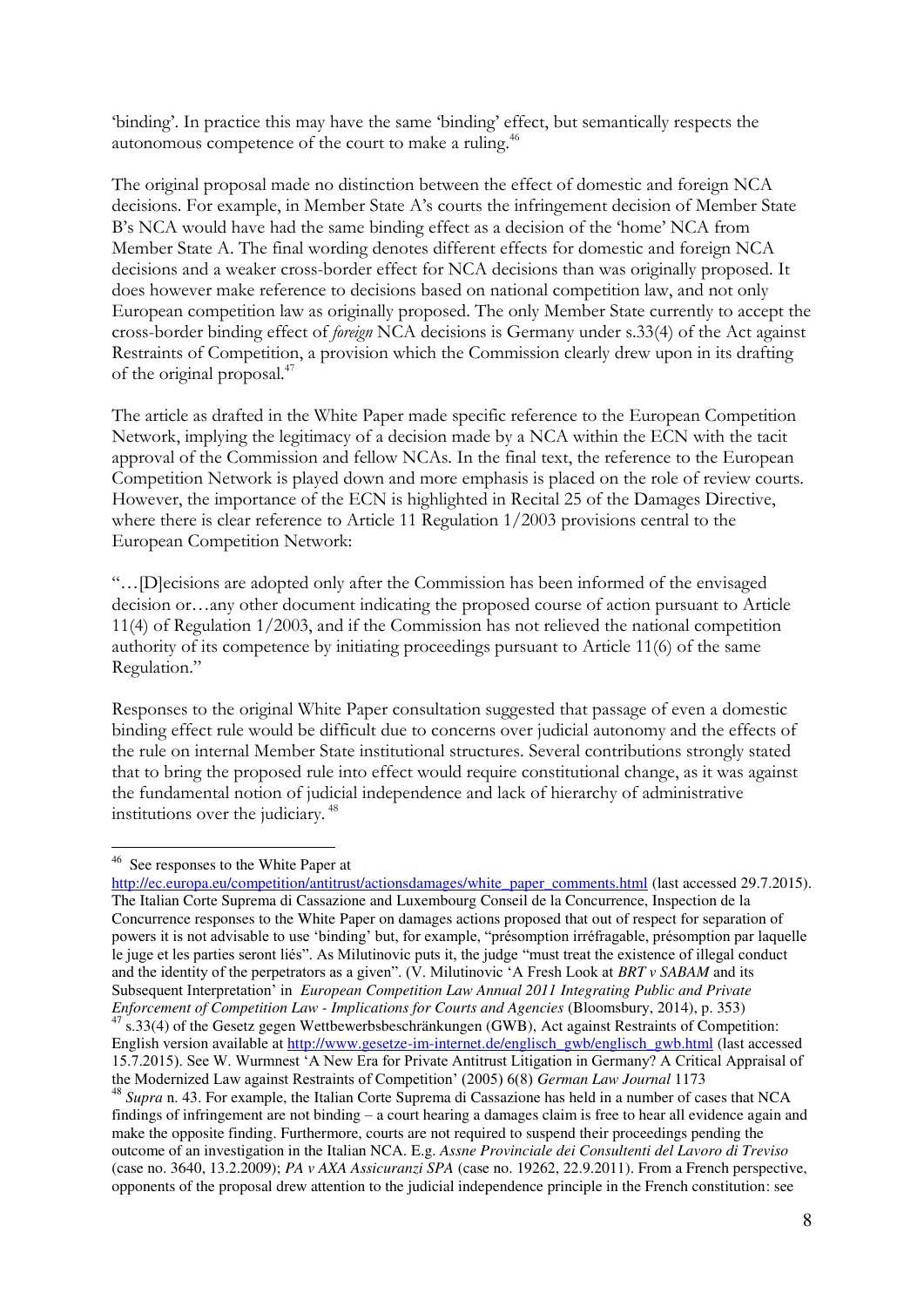As things stand, all Member States provide for decisions of national competition authorities to be submitted as evidence in civil court proceedings.<sup>49</sup> However, these decisions or other evidence from domestic competition authorities are not considered as 'irrefutable proof' in all Member States and the first part of Article 9 of the Directive will therefore require reform at national level. In some Member States the NCA decisions may only be one element among other types of evidence that the judge can take into account (e.g. Portugal, Spain, Luxembourg); it may be a particularly persuasive piece of evidence, either legally or in practice (e.g. Belgium, Lithuania, Malta, Cyprus, Latvia, Denmark, Italy, Finland, France); or the decision may give rise to a rebuttable presumption of (non)-infringement, open to the other party to challenge with their own evidence. In other Member States the national competition authority's decision is already formally binding, leaving no room to reopen an investigation into the finding of infringement (Hungary, Czech Republic, Austria, UK, Greece); or even foreign NCA decisions may be binding on a court in the 'home' Member State (Germany).<sup>50</sup> Consequently there are different degrees of persuasiveness in the Member States. In some States it also depends on the type of decision (e.g. including a finding of no infringement as well as findings of infringement), and, where several bodies are designated NCAs, which of those bodies made the decision.

In terms of the cross-border element of the rule, there was also the problem of different standards of appeal and judicial review in Member States. Concerning the prima facie evidence of infringement from another Member State's NCA, judges might decide to afford less weight to this evidence if procedural standards, such as the level of scrutiny at appeal, are lower than in the court's Member State.<sup>51</sup> Some Member States may provide for full reinvestigation of the facts, in which the court can substitute its own decision for that of the competition authorities. Other Member States may adhere to a judicial review which does not allow for a full re-examination. The judge in Member State B who is taking NCA A's decision as evidence may want to be assured that the procedural standards both at the investigation stage in the NCA, and at the appeal stage, are on a par with those in Member State B**.** 

The Recast Brussels Regulation 1215/2012, although related to recognition of *court* judgments, can provide a template for the conditions in which a national court could look into an NCA's decision. It is also indirectly relevant to how heavily the judge will weigh the prima facie proof of a foreign NCA decision. Article 45 of the Recast Regulation allows an interested party to apply for refusal of recognition of a judgment if such recognition would be against public policy, or

e.g. Association des Avocats Pratiquant le Droit de la Concurrence White Paper response, p 12. According to the Portuguese Competition Authority, there would also be constitutional obstacles in Portugal based on separation of powers and independence of the judiciary, meaning that an NCA decision would need to be actively confirmed by a court (Autoridade da Concorrência Portuguesa response to White Paper on damages actions). In Sweden, "[n]o public authority, including the Swedish Parliament, may determine how a court of law is to adjudicate an individual case or otherwise apply a rule of law in a particular case" (The Instrument of Government, Section 11:2, as reported in FIDE 2010 country report: G. C. Rodriguez Iglesias & L. Ortiz Blanco (eds.) *The Judicial Application of Competition Law. Proceedings of the FIDE XXIV Congress Madrid Vol. 2* (Servicio de Publicaciones de la Facultad de Derecho de la Univ. Complutense de Madrid, 2010)

 $49$  See for example Ashurst comparative report prepared by D. Waelbroeck, D. Slater and G. Even-Shoshan: *Study on the conditions of claims for damages in case of infringement of EC competition rules* 31 Aug. 2004, available at [http://ec.europa.eu/competition/antitrust/actionsdamages/study.html,](http://ec.europa.eu/competition/antitrust/actionsdamages/study.html) p. 69; the independent study prepared by Lear for the European Parliament's Economic and Monetary Affairs Committee, *Collective Redress in Antitrust*, IP/A/ECON/ST/2011-19, PE 475.120, 12 Jun. 2012, pp. 24-25 and the FIDE country reports 2010, *ibid.*, in particular responses to questions 9,10,11,12,13,15,31,33. <sup>50</sup> *Supra* n. 47

<sup>&</sup>lt;sup>51</sup> In an analogy with Art. 45 of the Recast Brussels Regulation 1215/2012 on jurisdiction and the recognition and enforcement of judgments in civil and commercial matters, O.J. 2013 L 351/9, discussed *infra*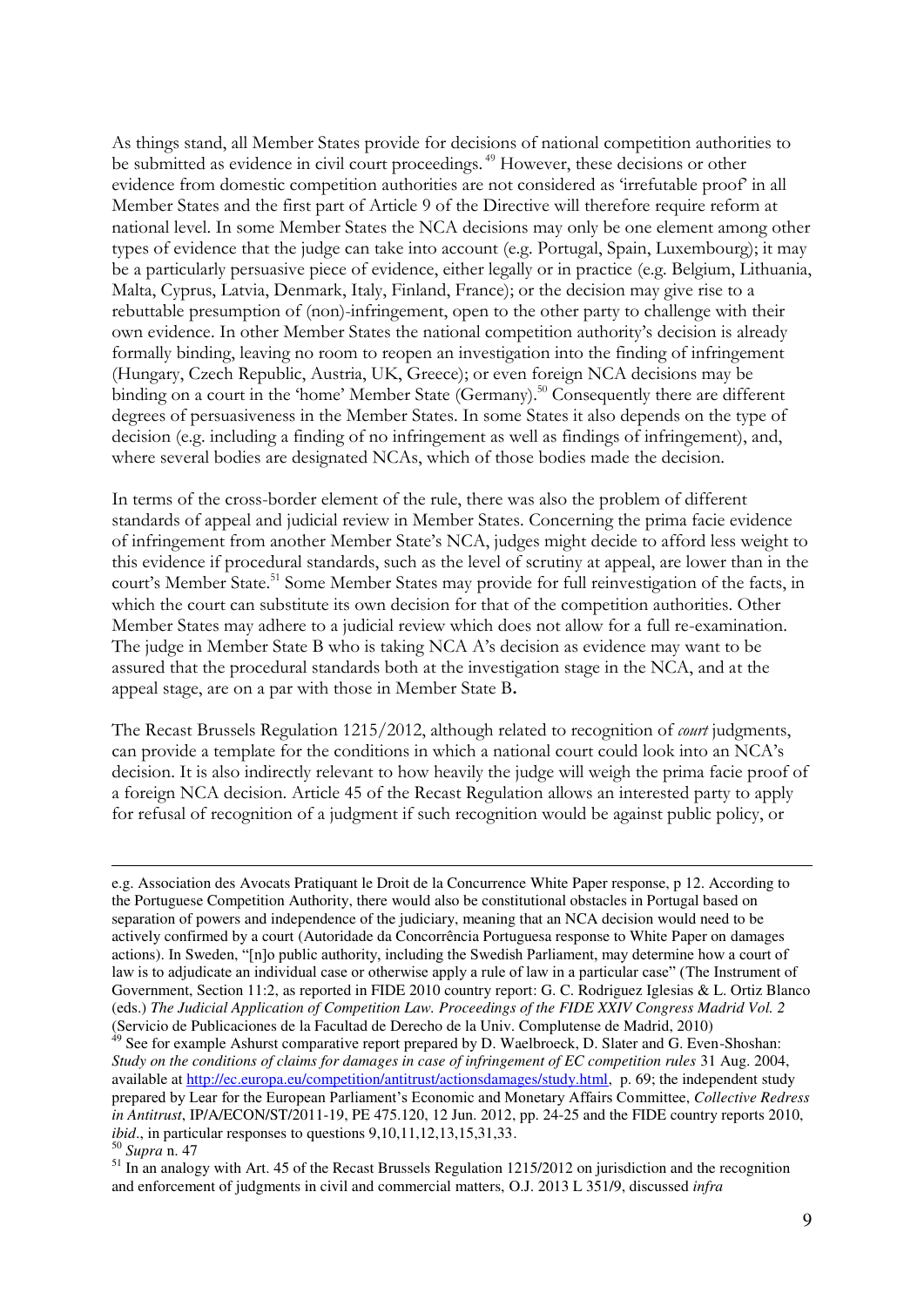procedural guarantees were not adhered to. For the judgment to be recognized it must concern the same cause of action and the same parties.

The question of precisely which part of the (Commission) decision must be followed by national courts remained ambiguous following *Masterfoods<sup>52</sup>* and *Crehan*, <sup>53</sup> but to an extent this is addressed in Recital 25 of the new Directive concerning the scope of NCA decisions. According to that Recital, "The effect of the finding should…only cover the nature of the infringement as well as its material, personal, temporal and territorial scope as it was found by the competition authority or review court in the exercise of its jurisdiction." Related to their own NCA's decisions, national courts would not be permitted to reinvestigate the facts which led to the finding of infringement. However, national judges could resist this restriction of competence via issues of scope.

Firstly, the wording of Article 9 of the Damages Directive states that the infringement shall be proved "for the purposes of an action for damages" The civil court would still have full jurisdiction in stand-alone (as opposed to follow-on) cases where a plaintiff brings a case directly to court without an existing NCA investigation and attempts to prove the infringement herself. The court would also have jurisdiction on applications for other types of remedy such as declarations under Art 101(2) TFEU for nullity, and injunction applications. Courts would have jurisdiction in interim proceedings. Indeed, this would be an argument for NCAs following the court's findings, rather than the vice versa solution proposed in the Directive.

Secondly, only the "final decision of an NCA or review court" is relevant.<sup>54</sup> According to Article 2 (12) of the Directive 'final infringement decision' means "an infringement decision that cannot, or can no longer, be appealed by ordinary means". This implies that before limitation periods for appeal are over, even if an infringement decision had been reached, a national court would be free to revisit the facts of the case.

Thirdly, whereas the national court has an obligation to stay proceedings pending a *Commission* decision by virtue of Article 16(1) of Regulation 1/2003, it would not have the same obligation, according to EU law, in respect of a contemplated NCA decision. In the White Paper, if an appeal was pending national civil courts were "encouraged to consider" whether staying their proceedings was appropriate.<sup>55</sup> In light of the fact that 'foreign' NCA decisions will be only prima facie evidence, if a foreign NCA's decision is not yet 'final' this could be a further reason for a judge to use her discretion to accord even less weight to that finding.

Unintended consequences of the Directive imply an asymmetry between the effects of decisions of administrative bodies undertaking public enforcement in the ECN on competition authorities and those on civil courts. Despite the provisions of Article 11 providing for Member States to notify each other when they open an investigation  $(11(3))$ , and to share an envisaged decision 30 days before it is adopted (11(4)), Regulation 1/2003 does not directly address the question of recognition or enforcement of other NCAs' decisions. The closest provision to one of mutual recognition is Article 13 Regulation 1/2003 which gives a NCA grounds to suspend or refuse to open proceedings if another NCA is dealing with the case.

<sup>52</sup> *Supra* n. 6

<sup>53</sup> *Supra* n. 36

<sup>&</sup>lt;sup>54</sup> White Paper on Damages Action, p. 5 and Staff Working Paper accompanying the White Paper, para. 149, *supra* n. 45

<sup>55</sup> Staff Working Paper accompanying the White Paper, para. 157, *supra* n. 45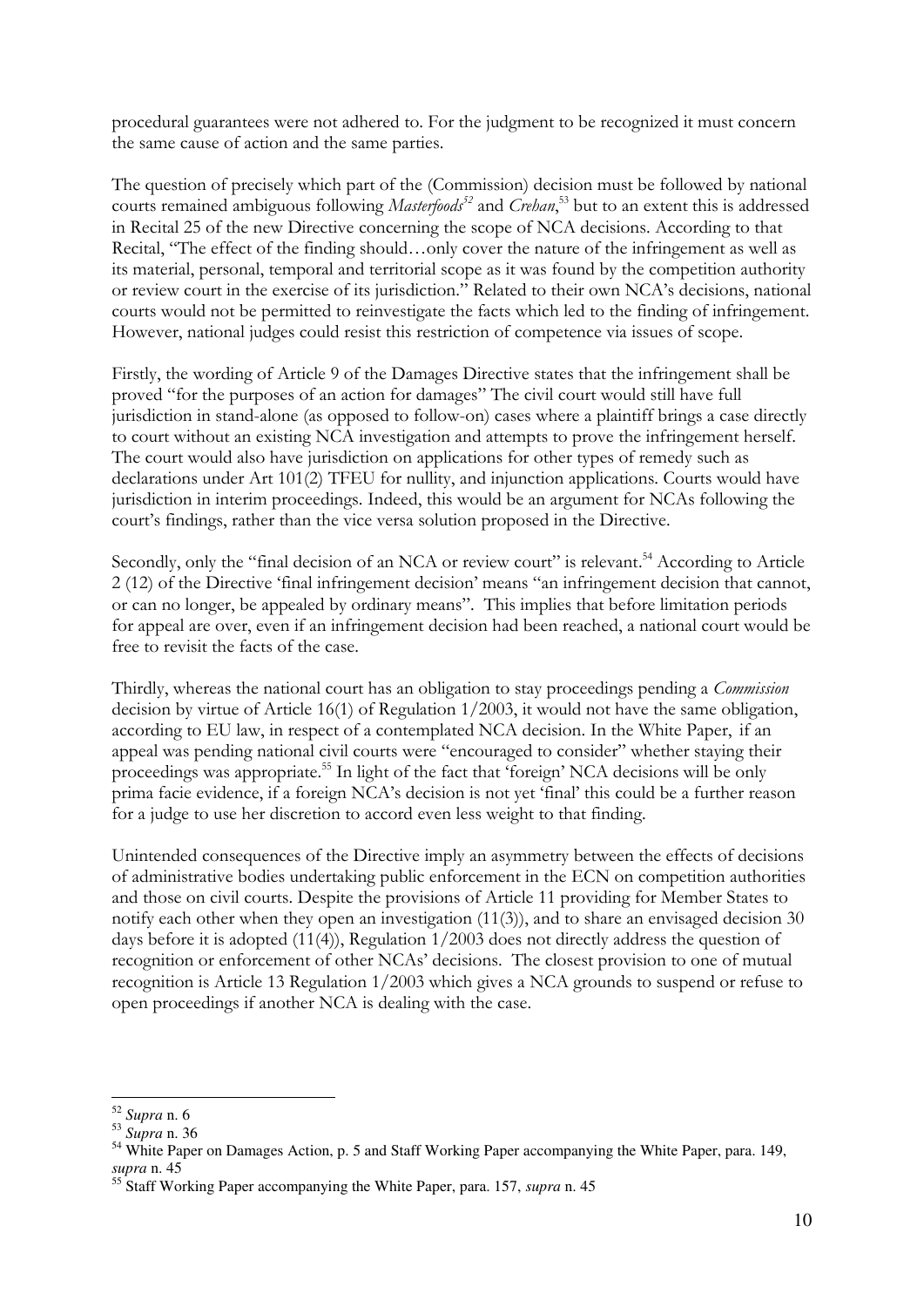The provisions of Regulation  $1/2003$  and its accompanying Network Notice<sup>56</sup> were drafted so that positive decisions at national level formally do not have a persuasive effect on other Member State NCAs. This was explicitly stated **i**n the Commission's explanatory memorandum for the proposal which became Regulation 1/2003: "Decisions adopted by national competition authorities do not have legal effects outside the territory of their Member State, nor do they bind the Commission".<sup>57</sup>

Responses to the White Paper consultation on damages actions argued that "greater maturity of the ECN and further development of the concept of mutual recognition in Community law" was needed before the recognition of NCA decisions by national courts was adopted.<sup>58</sup> A general principle of administrative cooperation is now incorporated into Article 197 TFEU.<sup>59</sup> Others have added the awareness of other administrative authorities as a concrete duty of loyal cooperation in EU law. De Visser posits a "new dimension to the duty of loyal cooperation under Art [4 TEU]: a duty on national authorities to consider actively the output, practices and perspectives of their fellow authorities in their own decision-making." <sup>60</sup> In respect of relations between agencies in the European Competition Network, Brammer argues that there should be "deference" to other NCA decisions on the basis of loyal cooperation, which would amount to a case-by-case consideration of the *effects* of the decision, but apparently not prima facie proof.<sup>61</sup>

As a result, there is an asymmetry when national judges must treat decisions of foreign NCAs as prima facie evidence of an infringement. In this way judges have less competence relative to other Member States' competition authorities than competition authorities vis-à-vis their counterparts in the European Competition Network.

## 4.1.2 GUIDANCE TO COURTS ON QUANTIFICATION OF HARM

 $\overline{a}$ 

The probative effect of NCA decisions raises the question of the remaining ambit of judicial competence. As discussed above, the national judge would still be responsible for assessing the causal link between the infringement and damage to the complainant, effects of the infringement, and quantum. Judges are not quite "mere assessors of damages"<sup>62</sup>. However, in practice these judicial domains are also subject to limitation, albeit by soft law guidance. The Commission has issued a Communication and Practical Guide on quantifying antitrust harm in

<sup>56</sup> *Supra* n. 14. The Notice sets out rules for case allocation, cooperation and consistent application of the EU antitrust rules between Member States' competition authorities and the Directorate General for Competition of the European Commission.

 $57$  P.17 of the Explanatory Memorandum accompanying the Proposal for a Council Regulation on the implementation of the rules on competition laid down in Articles 81 and 82 of the Treaty and amending Regulations (EEC) No 1017/68, (EEC) No 2988/74, (EEC) No 4056/86 and (EEC) No 3975/87, COM (2000) 582 final - 2000/0243 (CNS), O.J. 2000 C 365E/284

<sup>58</sup> Addleshaw Goddard response to the White Paper on Damages Actions; see also UK Competition Law Association; AFEC, Association Française d'Etude de la Concurrence; APDC Association des Avocats Pratiquant le Droit de la Concurrence; Slaughter & May responses making similar points

<sup>&</sup>lt;sup>59</sup> Art. 197(1) TFEU: "Effective implementation of Union law by the Member States, which is essential for the proper functioning of the Union, shall be regarded as a matter of common interest.

<sup>60</sup> M. de Visser *Network-Based Governance in EC Law: the example of EC competition and EC communications law* (Hart, 2009), p. 388

<sup>61</sup> S. Brammer *Co-operation Between National Competition Agencies in the Enforcement of EC Competition Law* (Hart 2009) p. 432, drawing from Advocate General Van Gerven in C-128/92 *H J Banks & Co Ltd v British Coal Corporation* [1994] ECR I-1209 (cited in Court of Appeal *Crehan v Inntrepreneur Pub Company CPC*  [2004] EWCA Civ 637). Brammer also limits the categories of decision to prohibition and fining, excluding non-action and commitment decisions.

<sup>&</sup>lt;sup>62</sup> A. Komninos 'Effect of Commission Decisions on Private Antitrust Litigation: Setting the story straight' (2007) 44(5) *Common Market Law Review* 1387, p. 1404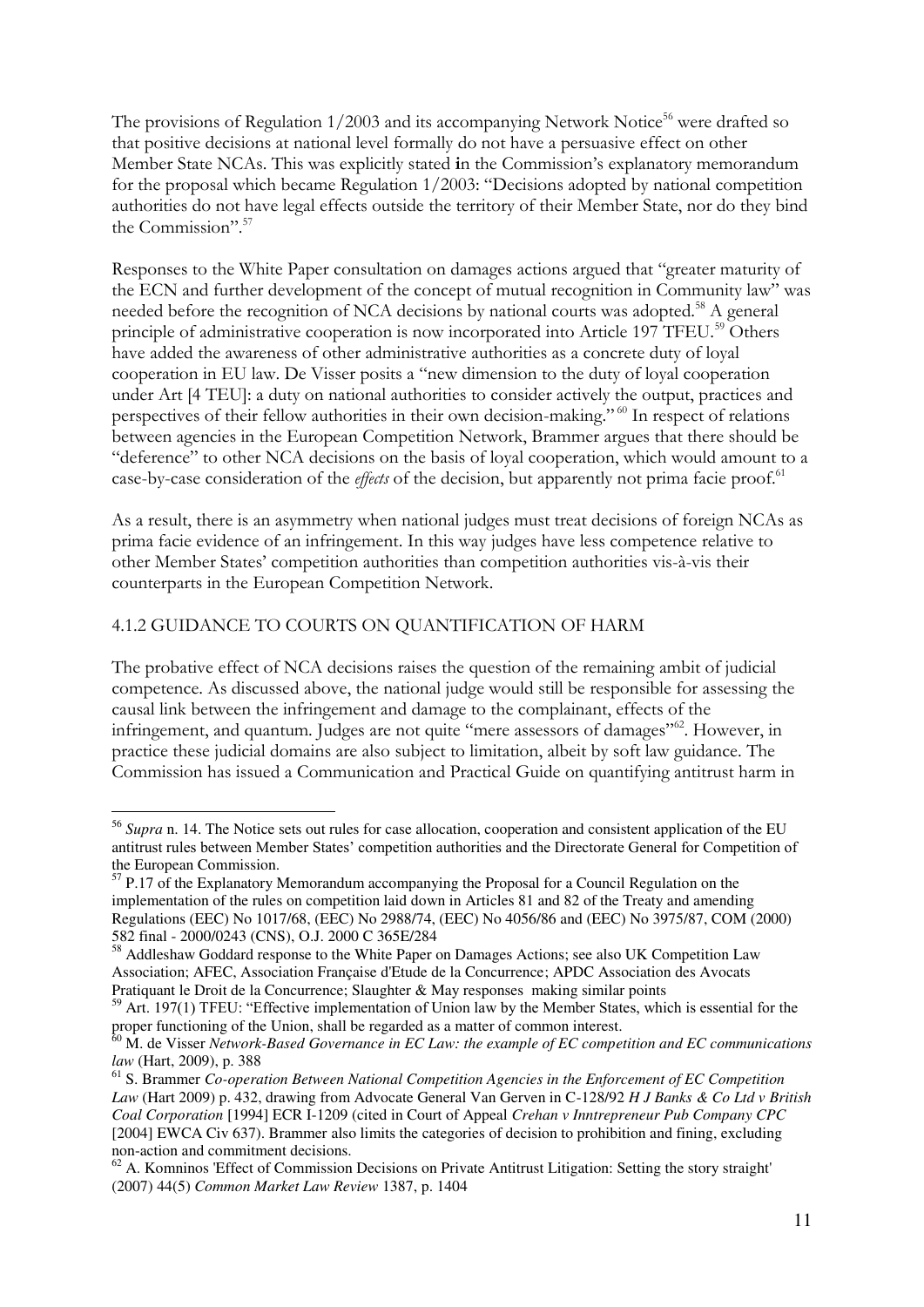damages actions. <sup>63</sup> In addition, the new Directive includes the possibility of NCAs acting as amicus curiae for the purpose of quantifying damages.<sup>64</sup>

The Directive on Damages Actions provides for assistance to the judge on quantum according to Article 17(3): "Member States shall ensure that, in proceedings relating to an action for damages, a national competition authority may, upon request of a national court, assist that national court with respect to the determination of the quantum of damages where that national competition authority considers such assistance to be appropriate." There are mixed messages here concerning the judge's competence. The NCA should be able to intervene if it (the NCA) deems it appropriate, which suggests the NCA's right of initiative. On the other hand, it is to "assist" the court, which suggests a more cooperative role with the court. A similar focus on the NCA's convenience is evident in Article 6(11) in the context of assistance on disclosure of evidence, discussed further below.

The recitals of the Directive also underline the importance of competition authorities' guidance to courts. According to Recital 46 of the Directive, "Member States should ensure that, where requested, national competition authorities may provide guidance on quantum. In order to ensure coherence and predictability the Commission should provide general guidance at Union level." Specifically regarding the quantification of passing-on of overcharges, Recital 41 states: "the national court should have the power to estimate which share of the overcharge has been passed on to the level of indirect purchasers in the dispute pending before it." Nonetheless, Recital 42 observes: "The Commission should issue clear, simple and comprehensive guidelines for national courts on how to estimate the share of the overcharge passed on to indirect purchasers."

As stated in the Communication on Quantifying Harm, the aim of the Practical Guide is "to offer assistance to national courts and parties involved in actions for damages by making information on quantifying harm caused by infringements of the EU competition rules more widely available." <sup>65</sup> The guidance to courts is "purely informative and does not bind national courts or parties. It does not therefore alter the legal rules of the Member States…and does not affect the rights and obligations of Member States or of natural or legal persons under EU law." <sup>66</sup> However, the Communication emphasizes that the techniques could be used in

 $63$  Communication from the Commission on quantifying harm in actions for damages based on breaches of Article 101 or 102 of the Treaty on the Functioning of the European Union, O.J. 2013 C 3440, 11 Jun. 2013, <http://eur-lex.europa.eu/LexUriServ/LexUriServ.do?uri=OJ:C:2013:167:0019:0021:EN:PDF>(last accessed 29.7.2015) and Practical Guide: Quantifying harm in actions for damages based on breaches of Article 101 or 102 of the Treaty on the Functioning of the European Union SWD (2013) 205, 11 Jun. 2013, [http://ec.europa.eu/competition/antitrust/actionsdamages/quantification\\_guide\\_en.pdf \(](http://ec.europa.eu/competition/antitrust/actionsdamages/quantification_guide_en.pdf)last accessed 29.7.2015)

 $\frac{64}{64}$  Article 6(11) Directive 2014/104. Such guidance was initially foreseen in 'Provision of non-binding assistance for quantification of damages' at 4.1.4 of the White Paper on Damages Actions for Breach of the EC Antitrust Rules Impact Assessment Report SEC (2008) 405, 2 Apr. 2008, p. 28.

<sup>65</sup> Communication on quantifying harm, *supra* n. 63, at para.11

<sup>66</sup> *Ibid* at para.12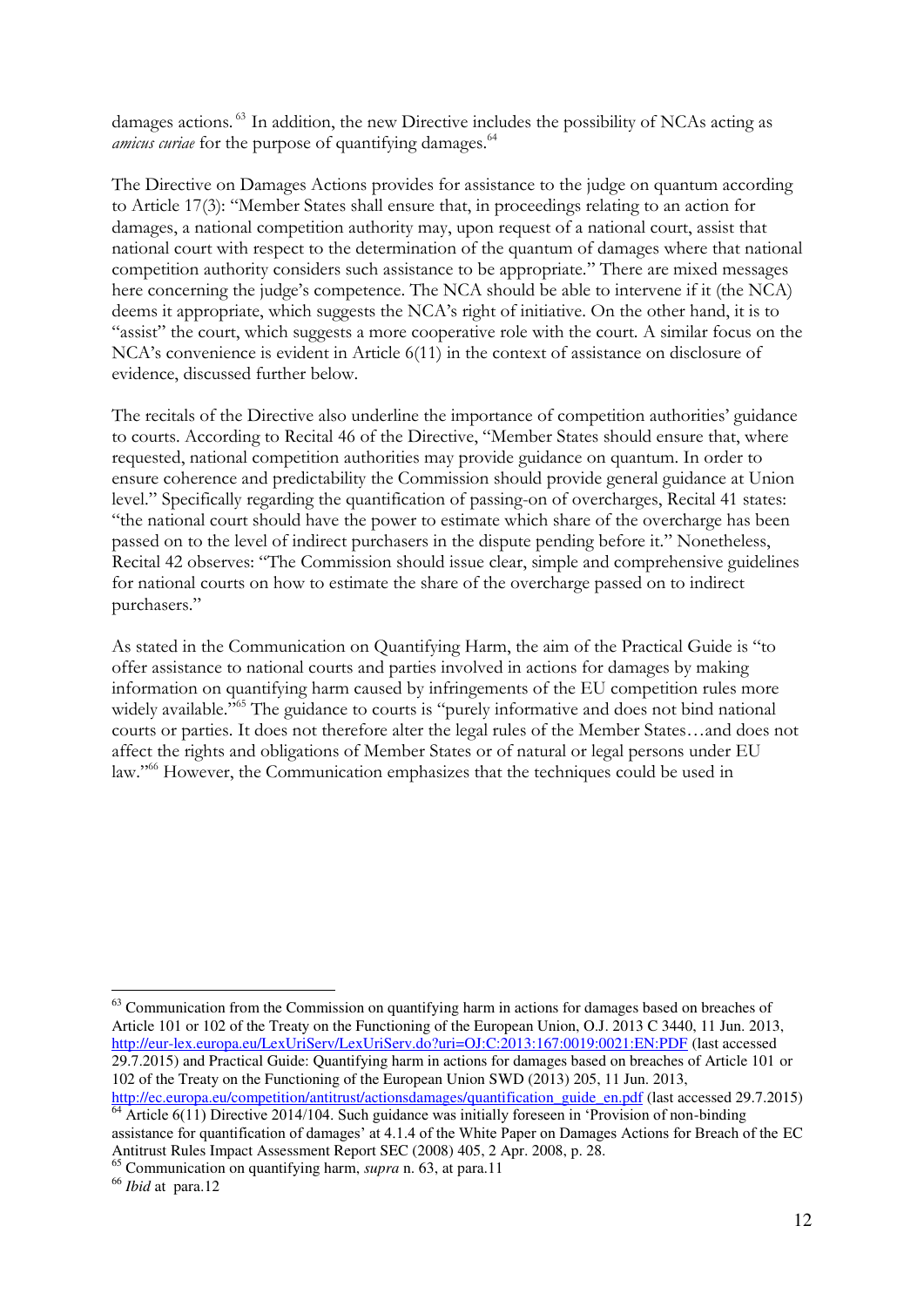settlement proceedings or alternative dispute resolution as well as in the courtroom.<sup>67</sup> There may also be spill-over effects for the calculation of damages in other areas of law.<sup>68</sup>

Despite the non-binding nature of the guidance, some respondents to the earlier White Paper consultation also raised concerns in principle about any guidelines restricting the ability of national judges to come to their own assessment of quantification of damage.<sup>69</sup> This is somewhat assuaged by the fact that rather than providing precise formulae, the Practical Guide accompanying the Communication on quantification of damages provides a range of suggested methods and models. It is therefore a "toolkit"<sup>70</sup> for courts rather than a template. It also provides examples from different jurisdictions and legal precedents from the European courts, which may make the guidance more amenable to national judges. It would still be for the judge to decide on the level of evidence needed to assess quantum. The Communication indicates that nothing in the guidance should change the standard of proof or "level of detail required of factual submissions" as established in national law.<sup>71</sup>

## 4.1.3 LIMITING NATIONAL COURTS' POWERS OF DISCLOSURE

What is central to the courts' ability to accurately calculate damages is access to evidence. In calculating harm, direct evidence, such as documents on agreed sales figures or price increases, would be helpful to the court. This type of evidence is likely to be gained in public enforcement by competition authorities, for example through a leniency application, in which a whistle-blower comes forward to give evidence of the existence of a cartel. Claimants in damages actions will find it easier to prove their loss, as well as the infringement itself, if they have access to these leniency documents.

As a result of the CJEU preliminary rulings in *Pfleiderer*<sup>72</sup> and *Donau Chemie*, <sup>73</sup> which left discretion to national judges to disclose leniency documents on a case-by-case basis, the interface between

<sup>68</sup> For example contract, tort, consumer protection, and environmental damage. In a communication about the report for the Commission on calculation of damages, the authors suggest that "the methods and models presented here can be used for damages estimations in those different legal contexts as well." Oxera Agenda briefing: Quantifying Damages: a step towards practical guidance, Jan. 2010, available at [http://www.oxera.com/cmsDocuments/Agenda\\_January%2010/Antitrust%20damages.pdf](http://www.oxera.com/cmsDocuments/Agenda_January%2010/Antitrust%20damages.pdf) (last accessed 30.7.2015), p. 6

<sup>&</sup>lt;sup>67</sup> *Ibid* at para. 11. The earlier Guidance Paper on quantifying damages suggested that the guidance could also be used when applying national law - i.e. not only where Article 101 or 102 are concerned, but this reference does not seem to have made it into the most recent Communication. See Draft Guidance Paper Quantifying Harm in Actions for Damages Based on Breaches of Article 101 or 102 of the Treaty on the Functioning of the European Union, Jun. 2011, available at

[http://ec.europa.eu/competition/consultations/2011\\_actions\\_damages/draft\\_guidance\\_paper\\_en.pdf](http://ec.europa.eu/competition/consultations/2011_actions_damages/draft_guidance_paper_en.pdf) (last accessed 30.7.2015), para. 6

 $^{69}$  Bird & Bird White Paper response: "we would caution against proposals which could limit national courts' ability to develop their own jurisdictional practice for damages claims by making any 'soft law' or guidelines too prescriptive."; Association Française des Entreprises Privées White Paper response: "future attempts at quantification on the part of the Commission would deprive the court of its compensatory function, once again emptying the role of the court of its substance". Possibly this is a misunderstanding – the Commission is not intending to calculate the quantum, but to give methods for doing so. However, it does demonstrate the attitude to 'non-binding advice' in some quarters.

<sup>&</sup>lt;sup>70</sup> 'Quantifying antitrust damages: towards non-binding guidance for courts', study prepared for the European Commission by Oxera economic consultancy and a multi-jurisdictional team of lawyers, Jan. 2010, available at [http://ec.europa.eu/competition/antitrust/actionsdamages/quantification\\_study.pdf](http://ec.europa.eu/competition/antitrust/actionsdamages/quantification_study.pdf) (last accessed 30.7.2015), p. 4

<sup>71</sup> Communication on quantifying harm, *supra* n. 63, at para. 13

<sup>72</sup> C-360/09 *Pfleiderer AG v Bundeskartellamt* [2011] ECR I-5161 at paras. 30-32. In *Pfleiderer*, the CJEU ruled that Regulation 1/2003 did not preclude the possibility of leniency documents being disclosed for the purpose of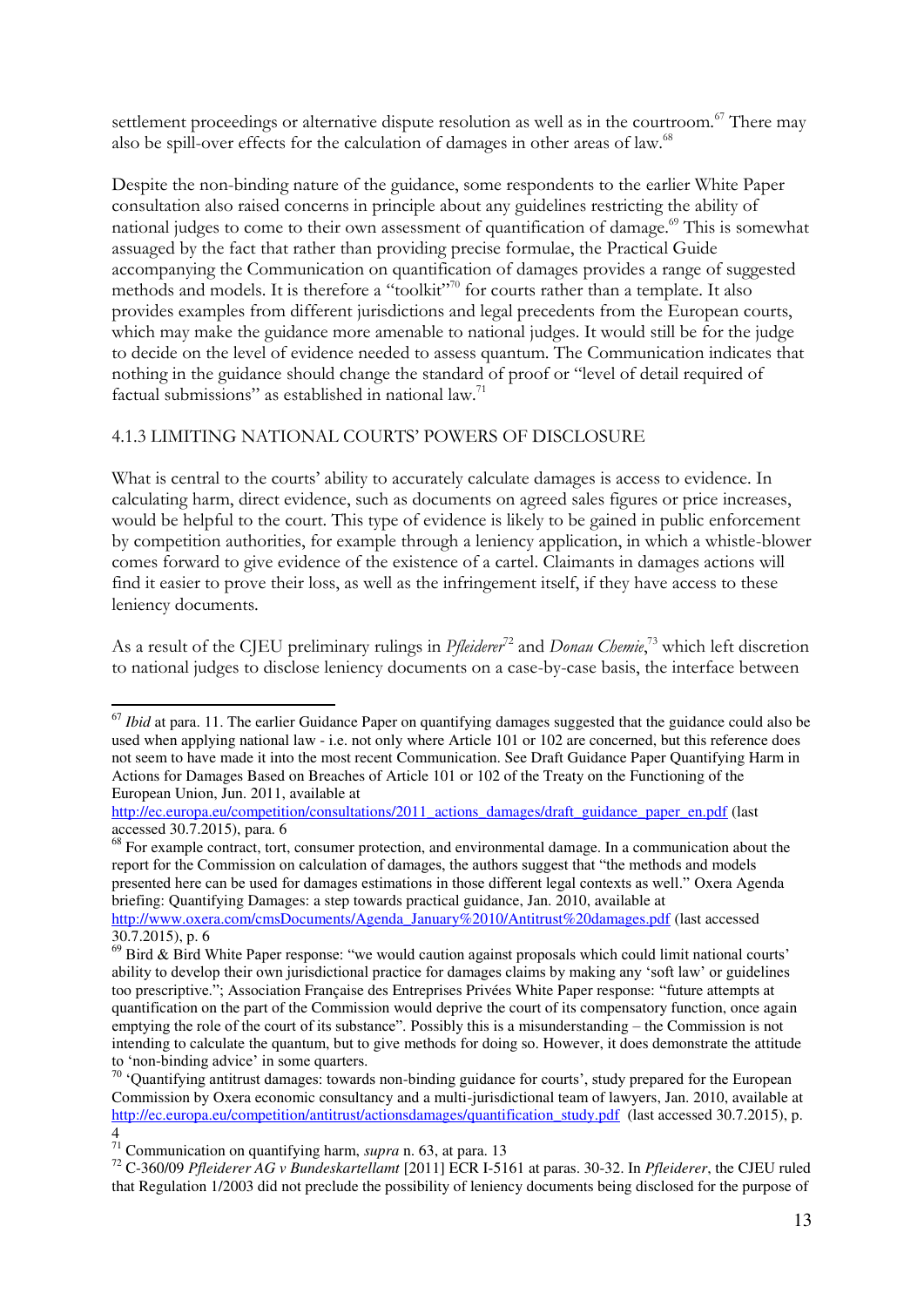leniency and damages claims is addressed in the new Directive. These judgments led to alarm that competition enforcement would be jeopardized since cartel members would be discouraged from reporting each other to a competition authority if they were then going to be liable for damages in a private action. The heads of European competition authorities responded with a declaration affirming the fundamental importance of the protection of leniency material.<sup>74</sup> The Amtsgericht Bonn in *Pfleiderer* ultimately decided that leniency documents were to be protected from disclosure.<sup>75</sup> However, this contrasts with the English High Court's approach in *National Grid.<sup>76</sup>* Despite an intervention by the European Commission under Article 15 of Regulation 1/2003 urging that information specifically prepared for the purpose of an application under its leniency programme should not be disclosed, $\frac{7}{7}$  that court applied a proportionality test assessing (a) whether the information could be obtained from other sources and (b) the relevance of leniency materials to the case.<sup>78</sup> On this basis the court did allow disclosure of a limited part of the confidential version of the Commission's decision as the materials were relevant and could not be obtained from another source.<sup>79</sup> The provisions on disclosure in the Damages Directive may give rise to further satellite litigation on categories of evidence, which would create a further role for national civil courts.

The Directive ensures that national courts do have powers to order disclosure of evidence, while also limiting that power. Article 5(2) underlines that requests for information must be specific to avoid 'fishing expeditions'. Article 6 separates documents into categories which are subject to different disclosure conditions. Leniency corporate statements and settlement submissions to the competition authority are protected from disclosure altogether (Art. 6 (6) the 'black list'). The court's only competence here is to verify that the relevant documents do indeed meet the definitions for those categories (Art.  $6(7)$ .<sup>80</sup> Documents on the file of the competition authority prepared for the purposes of an investigation are temporarily protected pending the final decision of the authority (the 'grey list' – Art.  $6(5)$ ).<sup>81</sup> All other documents held on the file are

a private action, leaving it to national courts to determine the conditions under which such access must be permitted or refused to a claimant by balancing the interests protected by EU law – that is, the effectiveness of leniency programmes and the right to claim damages.

<sup>73</sup> C-536/11 *Bundeswettbewerbsbehörde v Donau Chemie AG* EU:C:2013:366. In *Donau Chemie* the CJEU ruled that a blanket ban on access to leniency documents is not permitted. A national law which requires the consent of all parties before access to the file is given to third-party antitrust damages claimants is incompatible with the EU principle of effectiveness (para. 39); and a national court must be able to decide on disclosure weighing up the interests in doing so (para. 35).

 $74$  European Competition Network Resolution of the Meeting of Heads of the European Competition Authorities of 23 May 2012, Protection of leniency material in the context of civil damages actions, available at [http://ec.europa.eu/competition/ecn/leniency\\_material\\_protection\\_en.pdf](http://ec.europa.eu/competition/ecn/leniency_material_protection_en.pdf) (last accessed 30.7.2015) <sup>75</sup> 51 Gs 53/09, 18.1.2012

<sup>76</sup> *National Grid Electricity Transmission Plc v ABB Ltd and other companies* [2011] EWHC 1717 (Ch) <sup>77</sup> Hearing of 3 Nov.2011 in *National Grid, ibid.* Commission's intervention available at:

[http://ec.europa.eu/competition/court/amicus\\_curiae\\_2011\\_national\\_grid\\_en.pdf](http://ec.europa.eu/competition/court/amicus_curiae_2011_national_grid_en.pdf) (last accessed 30.7.2015) on whether national court has jurisdiction to order disclosure of leniency documents submitted to the Commission <sup>78</sup> *National Grid*, *ibid,* at para. 39

<sup>79</sup> *National Grid*, *ibid*, hearing of 4 Apr. 2012

<sup>&</sup>lt;sup>80</sup> See Communication from the Commission — Amendments to the Commission Notice on the cooperation between the Commission and courts of the EU Member States in the application of Articles 81 and 82 EC, O.J. 2015 C 256/5, paras. 26 and 26a and Communication from the Commission — Amendments to the Commission Notice on the conduct of settlement procedures in view of the adoption of Decisions pursuant to Article 7 [finding of infringement] and Article 23 [fines] of Council Regulation (EC) No 1/2003 in cartel cases, O.J. 2015 C 256/2, para. 39

 $81$  Art. 6 (5) of the Damages Directive refers to information that was prepared by a natural or legal person specifically for the proceedings of a competition authority; information that the competition authority has drawn up and sent to the parties in the course of its proceedings; and settlement submissions that have been withdrawn by the parties. See also para. 26b of the Courts Notice, *ibid.*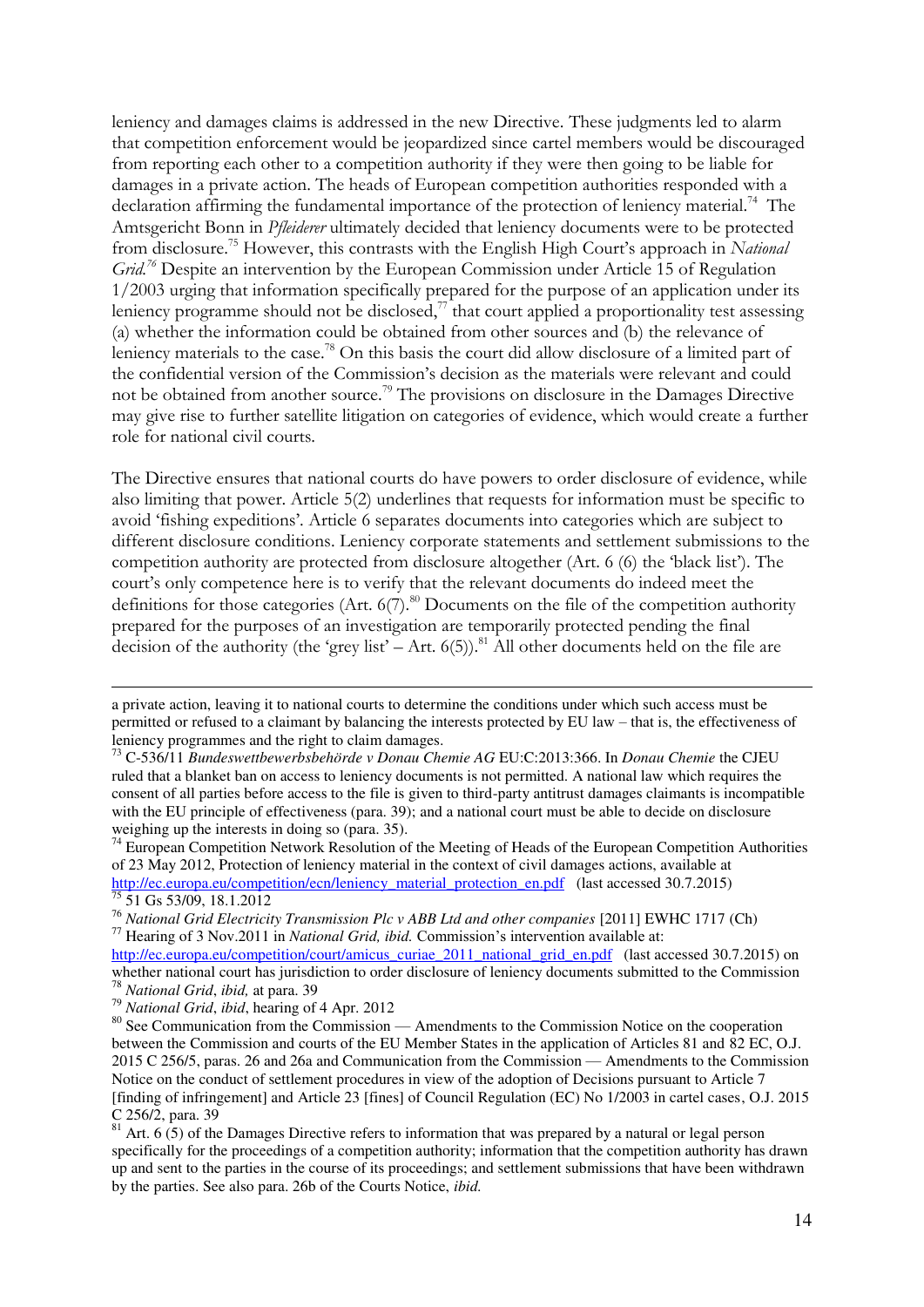subject to disclosure (the 'white list' – Art  $6(9)$ ). In the interests of proportionality, some elements of black-listed leniency documents can be disclosed if they contain information in the white or grey categories (Art. 6(8)). As mentioned above in the context of the UK High Court's response to the Commission's attempt to prevent leniency documents being disclosed in the *National Grid* case, this could be a way of courts exercising discretion.

The opportunity for a competition authority to give its views on the disclosure of evidence included in its file is addressed in Article 6(11): "To the extent that a competition authority is willing to state its views on the proportionality of disclosure requests, it may, *acting on its own initiative*, submit observations to the national court before which a disclosure order is sought." The discretion of the NCA echoes Article 16(2)(b) regarding NCAs' advice on quantum. There is no *obligation* on the NCA to state its views, to protect the NCA's right to consider its own use of resources, but there is an obligation on courts to hear the NCA's views if it chooses to submit them.

Concerning NCA intervention in civil courts proceedings, the Damages Directive explicitly builds upon the existing mechanism in Article 15(3) of Regulation 1/2003: "In order to preserve the contribution made by public enforcement…, competition authorities should…be able, acting upon their own initiative, to submit their observations to a national court for the purpose of assessing the proportionality of a disclosure of evidence included in the authorities' file... Member States should be able to set up a system whereby a competition authority is informed of requests for disclosure of information..."<sup>82</sup>

## 4.2 ADMINISTRATIVE AUTHORITY INTERVENTION IN NATIONAL COURT PROCEEDINGS

An existing means of linking courts with competition authorities is through opinions to national courts under Article 15 Regulation 1/2003. Article 15(1) of Regulation 1/2003 provides for Member State courts to ask the Commission to transmit information to them, or to request the Commission's non-binding opinion on questions concerning the application of the EU competition rules. Article 15(3) allows the Commission to intervene with observations on its own initiative "where the coherent application of Article [101] or [102] of the Treaty so requires". NCAs may intervene on issues relating to the application of Articles 101 and 102 TFEU.

According to the Commission, Article 15(1) "has most often been used by national courts to obtain information about the state of proceedings of cases investigated by the Commission"<sup>83</sup> However, there are a number of instances where more substantive opinions have been requested. To date the Commission has given 31 opinions in response to requests from national courts.<sup>84</sup> The requests from courts relate to range of issues including market definition, the qualification of a practice as an abuse, and the applicability of Article 101(3) TFEU.

Since the national court initiates the request under Article 15(1), on the face of it there is little concern about judicial autonomy. However, if the judge essentially transposes the Commission's

<sup>82</sup> Recital 30 of Directive 2014/104

<sup>83</sup> Commission Staff Working Document accompanying the Communication from the Commission to the European Parliament and the Council, Ten Years of Antitrust Enforcement under Regulation 1/2003: Achievements and Future Perspectives, COM(2014) 453 final, SWD(2014) 230, para. 245

<sup>&</sup>lt;sup>84</sup> European Commission Directorate-General for Competition webpage on cooperation with national courts: [http://ec.europa.eu/competition/court/antitrust\\_requests.html](http://ec.europa.eu/competition/court/antitrust_requests.html) (last accessed 30.10.2015); Commission Staff Working Document, *ibid*, para. 246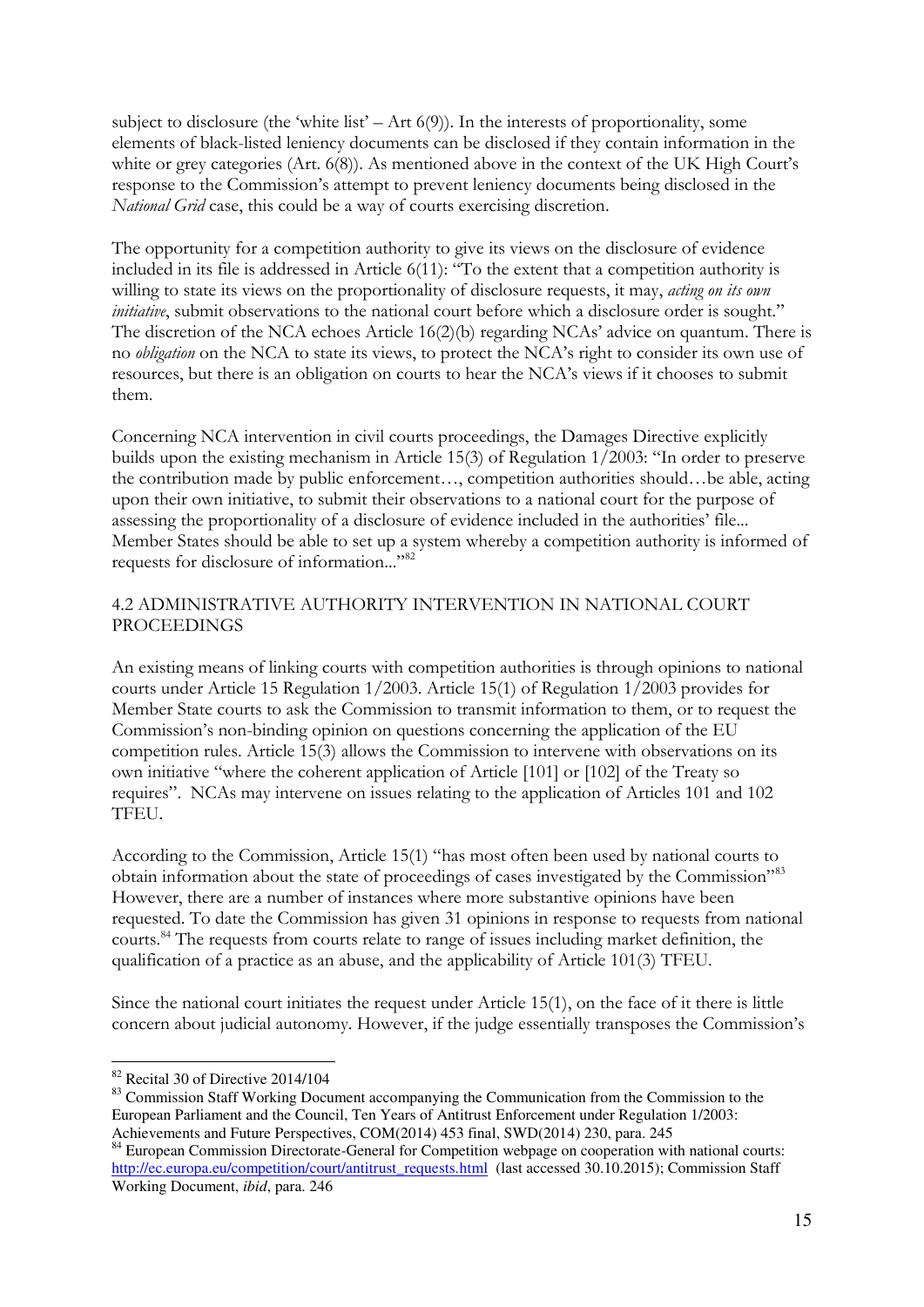opinion, the Commission may indirectly influence the case.<sup>85</sup> Broberg and Fenger suggest that in policy areas where the Commission can issue binding decisions, such as in competition and State aid, the Commission "arguably both can and should assist the national court."<sup>86</sup> The Commission is careful to stipulate that its opinions are given without prejudice to the interpretation of the CJEU through the possibility or obligation of the court to have recourse to the preliminary reference procedure. However, in applying and enforcing the law the Commission may add its own – subjective – views on how a particular case law or Treaty or secondary law provision should be understood, $87$  or extend its scope. In those circumstances, it would overstep the boundaries of its powers and circumvent the role of the CIEU. <sup>88</sup>

For the purposes of the judicial autonomy discussion, Article 15(3) is more significant as it allows the Commission and NCAs the possibility of making submissions *on their own initiative* in cases in national courts. Both the Commission and national competition authority are free to submit a written amicus brief to the national court, but it is at the judge's discretion to admit oral submissions in the proceedings. To date the Commission has intervened 17 times.<sup>89</sup> The Commission's Communication on ten years of Regulation 1/2003 suggests that the use of Article 15(3) is becoming more frequent, with 10 interventions in 2009-2014 compared to 3 in the first 5 years of the Regulation. $90$ 

In Regulation 1/2003, the key element for the Commission's own-initiative intervention under Art 15(3) is stated to be "coherent application" of the competition rules. "Coherent" application of EU law has been interpreted as "effective" application.<sup>91</sup> The Commission has intervened, for example, on limitation periods, $92$  on liability for fines in the context of economic succession, $93$  to protect confidentiality of documents in the context of actions for damages for breach of the competition rules,<sup>94</sup> to protect the deterrent effect of fines,<sup>95</sup> on parallel application of EU and

<sup>&</sup>lt;sup>85</sup> For fuller discussion see K. Wright 'The European Commission's Own 'Preliminary Reference Procedure' in Competition Cases?' (2010) 16(6) *European Law Journal* 736.

<sup>&</sup>lt;sup>86</sup> M. Broberg & N. Fenger *Preliminary References to the European Court of Justice* (OUP, 2<sup>nd</sup> edition, 2014), p. 19.

<sup>87</sup> L. Senden, 'Soft Law and its Implications for Institutional Balance in the EC' (2005) 1(2) *Utrecht Law Review* 79, p. 93

<sup>&</sup>lt;sup>88</sup> Broberg and Fenger make a similar point: "... for the Commission to provide the national court with a form of assistance that the Treaty has placed in the hands of the Court of Justice could constitute a '*détournement de procedure'"* Broberg & Fenger *supra* n. 86, p. 20. Scott also points out several reasons to be concerned with this kind of interpretative or decisional guidance: "guidance may be treated as authoritative by the Member States. It may influence their attitude and behaviour, generating significant practical effects." (p. 344) and it excludes courts "from being able to evaluate and shape the processes leading to the adoption of guidance of this kind." (p. 346): J. Scott 'In Legal Limbo: Post-Legislative Guidance as a Challenge for European Administrative Law' (2011) 48(2) *Common Market Law Review* 329

<sup>89</sup> See European Commission Directorate-General for Competition *amicus curiae* webpage [http://ec.europa.eu/competition/court/antitrust\\_amicus\\_curiae.html \(](http://ec.europa.eu/competition/court/antitrust_amicus_curiae.html)last accessed 30.10.2015); Commission Staff Working Document accompanying the Communication on Ten Years of Antitrust Enforcement under Regulation 1/2003, *supra* n. 83, para. 248

<sup>90</sup> Commission Staff Working Document*, ibid.* 

<sup>91</sup> C-429/07 *Inspecteur van de Belastingdienst/P/kantoor P v. X BV* [2009] ECR I-4833. See K. Wright 'European Commission Interventions as Amicus Curiae in National Competition Cases: the Preliminary Reference in X BV' (2009) 30 (7) *European Competition Law Review*, 309 for a fuller discussion of the case, in particular the Advocate General's Opinion.

<sup>92</sup> *Morgan Advanced Materials v. Deutsche Bahn* [2014] UKSC 24 (UK Supreme Court, 9 Apr. 2014);

European Commission opinion available at DG COMP *amicus curiae* webpage, *supra.* n. 89

<sup>93</sup> *ZS Cargo Železničná spoločnosť Cargo Slovakia, a.s* , case lSžhpu/1/2011, 31 Jan. 2012 (Slovak Supreme Court); German Supreme Court case on economic succession in cartel fines, Apr. 2014 – see DG COMP *amicus curiae* webpage, *ibid.*

<sup>94</sup> *National Grid* (England and Wales High Court) *supra* n. 76. European Commission opinion available at DG COMP *amicus curiae* webpage, *ibid.*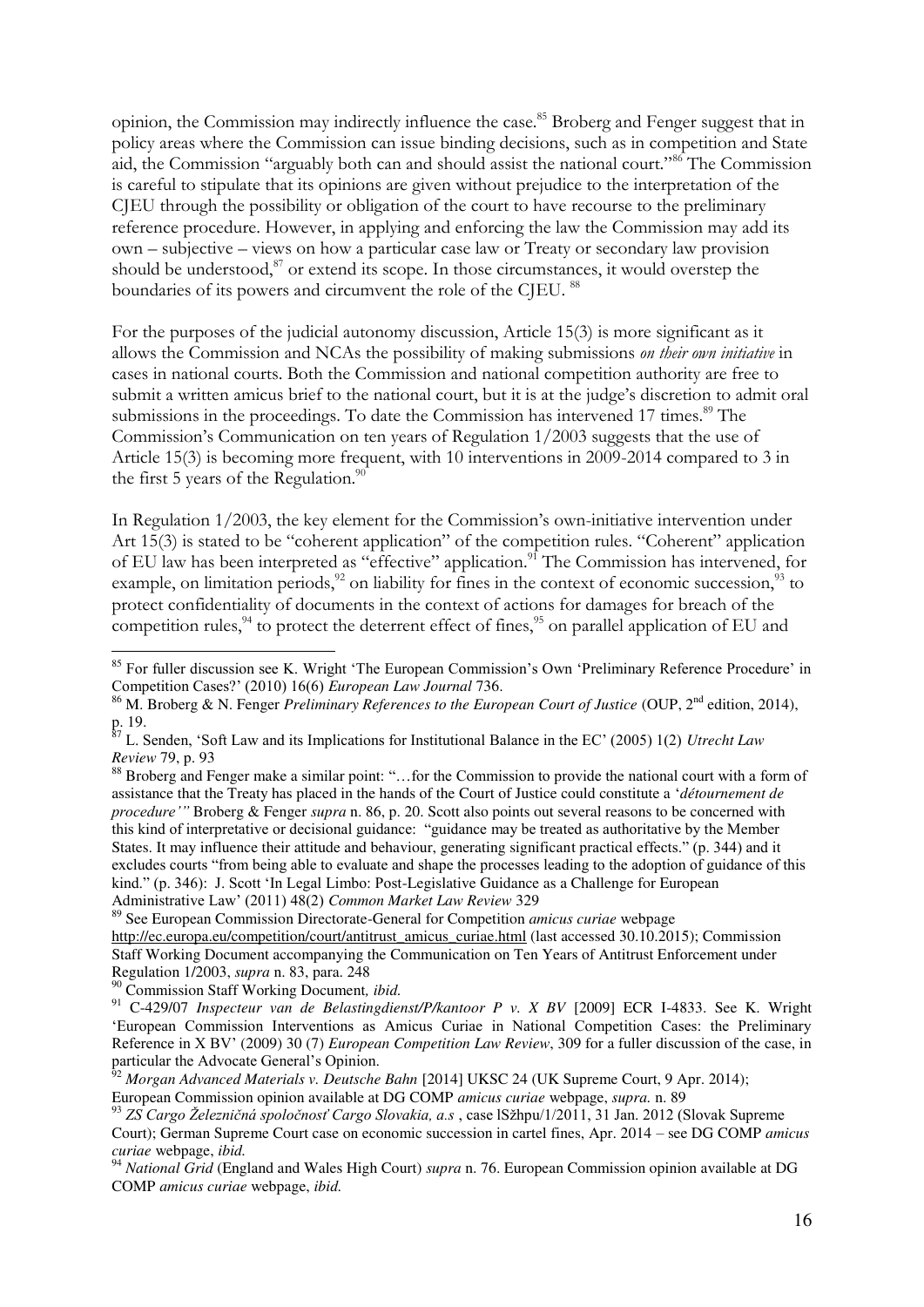national law,<sup>96</sup> to safeguard the EU's jurisdiction by defining the effect on trade between Member States widely; $\frac{97}{2}$  on how block and individual exemptions to the competition rules should be applied, particularly in the context of 'object' agreements;<sup>98</sup>and to ensure that a preliminary ruling is applied.<sup>99</sup>

The Commission's Communication on the first 10 years of Regulation 1/2003 explicitly states that the Article 15(2) obligation on Member States to forward court judgments to the Commission is inter alia "to enable the Commission to become aware of cases for which it might be appropriate to submit (in the next instance [ i.e. at appeal stage]) observations to national courts…".<sup>100</sup> This mechanism has not worked optimally to date, and it has been proposed that the Commission and NCAs should consider how best to make use of their "joint competence" under Article 15(3).<sup>101</sup> This suggests a greater involvement in court proceedings in the future, or at least a higher degree of monitoring. As discussed above, the exercise of this joint competence is likely to be used specifically to advise on quantum and disclosure of evidence. For example, Recital 15 of the Damages Directive states that "…Where the national court wishes to order disclosure of evidence by the Commission, the principle of sincere cooperation between the European Union and the Member States (Article 4(3) TEU) and Article 15(1) of Regulation No 1/2003 as regards requests for information are applicable."

In addition, relatively wide jurisdiction for the Commission to intervene has been supported by the Court of Justice of the European Union itself. This is particularly evident in *Inspecteur van de Belastingdienst v X BV*<sup>102</sup>, which explicitly addressed admissibility of Article 15(3) interventions; but also through other references in Court case law to national judges' possibility to ask the Commission for an opinion.<sup>103</sup> In *X BV*, the CJEU ruled that a Member State court was required to accept the Commission's own-initiative written observation not only when the judge is actually applying Articles 101 and 102 TFEU, "*even if* the proceedings *do not pertain* to" the application of Articles 101 and 102 but also where proceedings in some way link to the effective application of those Articles.<sup>104</sup>In particular, the CJEU said that the effectiveness of the fines

<sup>95</sup> *X BV v. Inspecteur Belastingdienst*, case 06/00252 of 11 Mar. 2010 (Gerechtshof Amsterdam, Netherlands) and *supra* n. 90; *Tessenderlo Chemie vs Belgische Staat*, case 161/2012 of 20 Dec. 2012 (Belgian Constitutional Court); pending Spanish Supreme Court case on fines (2015) - see DG COMP *amicus curiae* webpage, *ibid.* <sup>96</sup> *E.-P. v. Slovak Competition Authority*, 8Sžhpu/1/2012, 4 Apr.2012 (Slovak Supreme Court). European Commission opinion available at DG COMP *amicus curiae* webpage, *ibid.*<sup>97</sup> Organic Caustic Material Contractor</sub>

<sup>97</sup> *Orange Caraïbe*, cases V. 1025775, Y. 1025775, Q. 1025882, 31 Jan. 2012 (French Cour de Cassation)

<sup>98</sup> *Garage Grémeau v Daimler Chrysler,* case 188/07 of 7 Jun. 2007 (Paris Cour d'appel); *Pierre Fabre Dermo-Cosmétique* case 2008/23812 of 29 Oct. 2009, and of 31 Jan. 2013 (Paris Cour d'appel) *,* and C-439/09 *Pierre Fabre Dermo-Cosmétique SAS v Président de l'Autorité de la concurrence, Ministre de l'Économie, de l'Industrie et de l'Emploi* [2011] ECR I-9419; 6 pending cases on Spanish decennial insurance in the Spanish Supreme Court (2013); *Competition Authority v. Beef Industry Development Society Ltd & Anor* [2006] IEHC 294 (Irish High Court, 27 Jul. 2006) and C-209/07 *Beef Industry Development Society and Barry Brothers* [2008] ECR I-8637; *MIF*, case G 12-15-971 of 14. Apr 2015 (French Cour de cassation) - see DG COMP *amicus curiae* webpage, *ibid.*

<sup>99</sup> *X BV v. Inspecteur Belastingdienst* case 10/01358 of 12 Aug. 2011 (Netherlands Hoge Raad)

<sup>100</sup> Commission Staff Working Document *supra,* n. 83, para. 247

<sup>&</sup>lt;sup>101</sup> Commission Staff Working Document Implementation Plan accompanying the document Proposal for a Directive of the European Parliament and of the Council on certain rules governing actions for damages under national law for infringements of the competition law provisions of the Member States and of the European Union, COM(2013) 404 final, SWD(2013) 270 final, para. 4.2(c)

<sup>102</sup> *X BV supra* n. 91

<sup>&</sup>lt;sup>103</sup> C-681/11 *Bundeswettbewerbsbehörde, Bundeskartellanwalt v Schenker & Co. and Others EU:C:2013:404.* In *Schenker* Advocate General Kokott highlighted the importance of Commission opinions alongside the Court of Justice's opinion concerning legitimate expectations of the parties (para. 68)

<sup>&</sup>lt;sup>104</sup> *X BV* judgment, *supra* n. 91, para. 30 of the judgment (emphasis added). *X BV* concerned the question of tax deductibility under Dutch law of a fine following the Commission's plasterboard cartel investigation: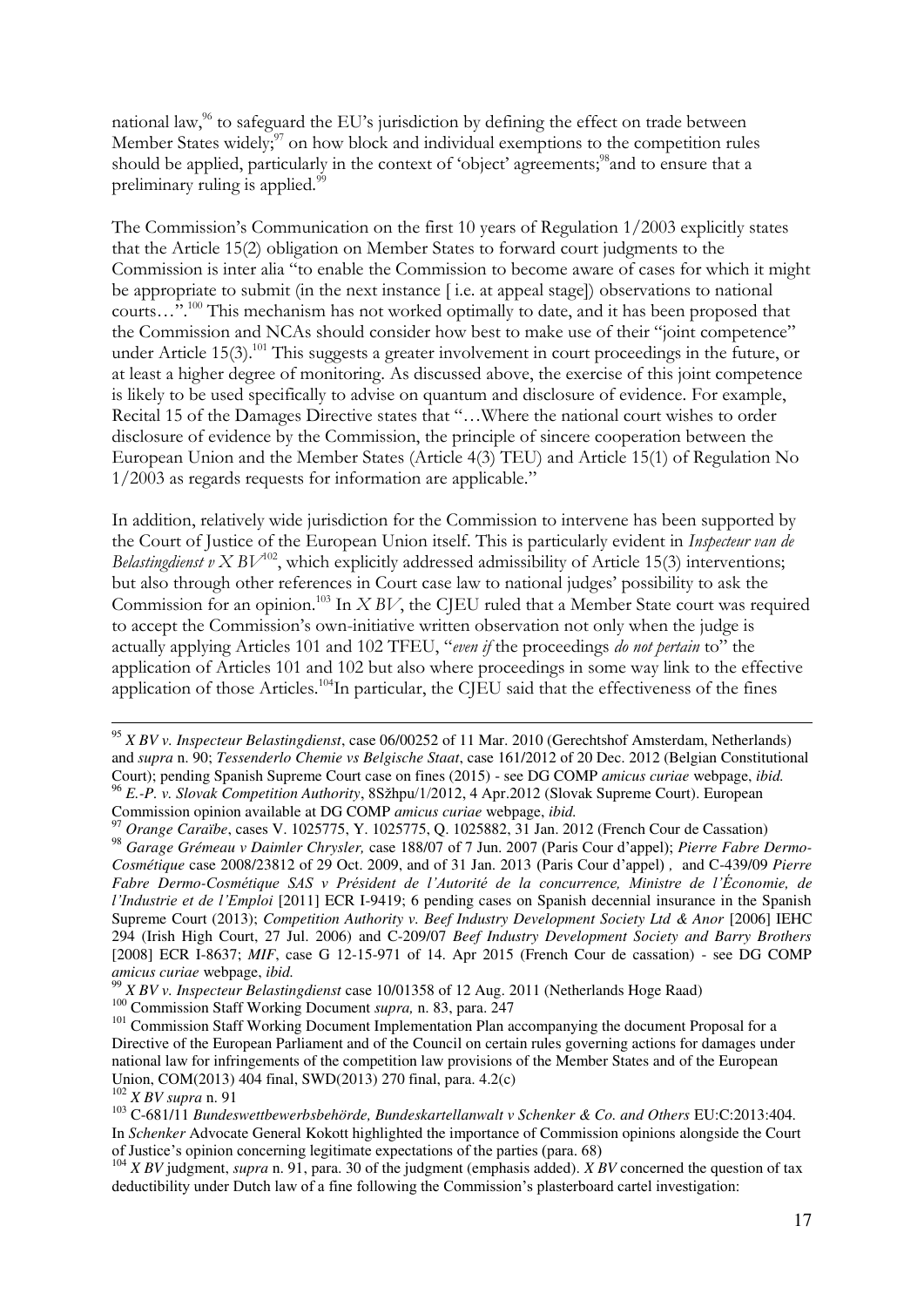imposed by the Commission under Article 103(2) TFEU is a condition for the coherent application of Articles 101 and 102 TFEU as they are used to "ensure compliance" and "effective supervision".<sup>105</sup>

While judicial autonomy was not explicitly addressed in *X BV*, it is implicit in the Advocate General's conclusion that such an intervention does not encroach on Member States' procedural autonomy.<sup>106</sup> In its arguments to the Court, the Commission couched the potential to intervene in terms of its own margin of appreciation, rather than the discretion of the national court to use its observations. The Advocate General seemed to subscribe to this view, referring to the 'right' of the Commission to submit written observations,<sup>107</sup> although the Court itself referred to an 'option' to intervene. <sup>108</sup>

The Advocate General in *X BV* alluded to the Commission ensuring coherent application regarding the effects of one of its *own* decisions (rather than, for example, in a follow-on action from an NCA). However, the CJEU did not expressly make this limitation. Within the context of the ECN the Commission or another NCA could intervene to support an NCA's decision. The conditions for NCAs to intervene differ from those for the European Commission. While the latter must be concerned about "coherent application" of EU law, a NCA may submit observations to the national courts of its own Member State "on issues relating to the application of Article [101 or 102 TFEU]."<sup>109</sup> In the Council negotiations on Regulation  $1/2003$  this difference between NCAs' and the Commission's competence does not seem to have been an explicit issue. There is nothing specific about the differentiated circumstances in which NCAs and the Commission would intervene. However, some Member States took positions on NCAs acting as intermediaries of the Commission.<sup>110</sup> As mentioned above, the Commission's implementation plan accompanying the Directive on damages actions also proposes that the Commission and NCAs make better use of their "joint competence" to intervene under Art. 15(3) of Regulation 1/2003.<sup>111</sup>

Currently, Article 15(3) states that NCAs may submit observations "to the national courts of *their*  Member State…" There are two possible scenarios for exercising the 'joint competence' envisaged: (a) NCA from Member State A directly provides advice to a court in Member State B. Since Member States courts are required to accept foreign NCAs' finding of infringement as prima facie evidence, it is submitted that NCAs should have a corresponding specific horizontal duty of cooperation to assist civil courts in other Member States. However, this should be at the initiative of the national court. (b) The 'joint competence' between NCAs (and the Commission) is developed. For example, NCA A's finding of infringement, as a transnational administrative act, <sup>112</sup> is discussed within the European Competition Network and NCA B intervenes to give advice in a follow-on action in Member State B's court.

<sup>107</sup> *X BV* opinion of Advocate General, *supra* n. 91, paras. 27, 57

 $110$  Council document 9999/01 of 27 June 2001: Secretariat to delegations

Commission Decision 2005/471/EC of 27 November 2002 relating to proceedings under Article 81 of the EC Treaty against BPB PLC, Gebrüder Knauf Westdeutsche Gipswerke KG, Société Lafarge SA and Gyproc Benelux NV (Case No COMP/E-1/37.152 — Plasterboard**)**, O. J. 2005 L 166/8

<sup>105</sup> *X BV* judgment, *supra* n. 91, para. 37

<sup>106</sup> *X BV* opinion of Advocate General, *supra* n. 91, paras. 59, 61, 63

<sup>108</sup> *X BV* judgment, *supra* n. 91, para. 30

<sup>&</sup>lt;sup>109</sup> See FIDE XXIV Congress, Madrid 2010, for provisions on NCA intervention in individual Member States, *supra* n. 48

<sup>111</sup> *Supra* n. 101

<sup>&</sup>lt;sup>112</sup> L. de Lucia 'Administrative Pluralism, Horizontal Cooperation and Transnational Administrative Acts' (2012) 5(2) *Review of European and Administrative Law* 17, pp. 18-19: "acts of one State which, according to a European secondary legal norm, produce juridical effects in one or more than one of the other Member States."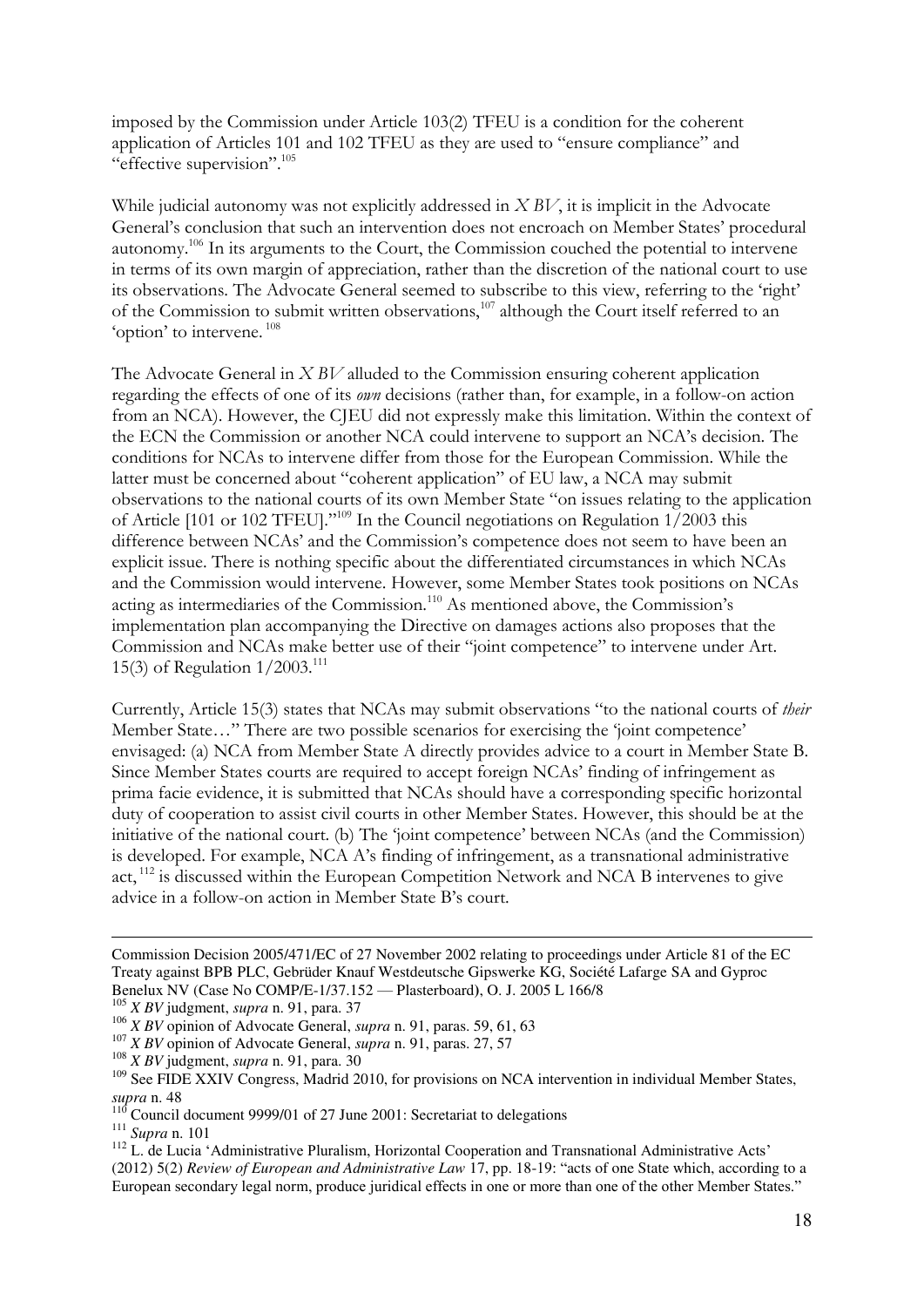The mechanisms linking competition authorities with courts represent a mix of soft law and hard law. Hard law tools include national authority decisions as proof in civil courts, and the requirement not to make a decision running counter to one by the Commission (*Masterfoods*, Article 16 of Regulation 1/2003) and soft law (opinions to court and guidance on disclosure and quantum). Although the content of the opinion is not binding, according to the CJEU's case law the Commission's view must be admitted to the proceedings. These developments in competition law have wider implications at national level for the relationship between administrative authorities and courts which have previously been underexplored in the literature. They may also reflect a wider trend of the limitation of institutional autonomy.<sup>113</sup>

### 5. CONCLUSIONS

 $\overline{a}$ 

This contribution has explored how the new EU Antitrust Damages Directive and linked initiatives affect the ambit of national courts' competence. The aim of the Directive is to remove obstacles to damages actions for plaintiffs and thus to increase the number of claims in civil courts, while preserving public enforcement by competition authorities. Decentralization of EU competition law enforcement and the drive for more actions for damages in national courts on the one hand empowers judges. However, in a number of ways the tools for linking together public (competition authority) and private (court) enforcers efficiently also constrain courts' jurisdiction. This is largely as a result of the various 'judicial' functions taken on by executive authorities in competition enforcement. It also results from the inability to link all judges into the European Competition Network and the perceived need to 'rein them in' by other means. This limitation occurs through the interaction of hard and soft law tools.

The article focused on a number of provisions in the new Directive and in the existing Regulation 1/2003 which connect regulatory authorities to judicial proceedings. In terms of hard law, a national competition authority's finding of an infringement must be accepted as "irrefutably established" in the same Member State. A number of constitutional objections on grounds of judicial autonomy were raised to the initial proposal for all NCA decisions to be 'binding' on national courts in subsequent damages actions throughout the EU. The solution to this appears to be a semantic one, by packaging the finding of infringement as an irrebuttable presumption. This compromise is the result of a balancing exercise between judicial autonomy and alleviating a claimant's burden of proof. A finding of infringement from another Member State must be accepted as at least *prima facie* evidence of a breach of competition law in actions for damages throughout the EU. A judge could still retain some jurisdiction here in establishing the scope of the competition authority's decision.

A particular concern of the Directive is to regulate disclosure of documents on a competition authority's file, particularly those obtained through leniency procedures. The Directive ensures that national courts do have powers to order disclosure of evidence, while also limiting that power. According to previous CJEU case law national judges were able to decide on disclosure of all categories of evidence on a case-by-case basis, balancing the effectiveness of leniency programmes with the right to claim damages. The Directive closes the door to this. However, a judge could gain some jurisdiction in expected satellite litigation around categories of evidence and permissibility of disclosure.

<sup>113</sup> See, for example, P. Van Cleynenbreugel 'Transforming Shields into Swords: the *VEBIC* judgement, adequate judicial protection standards and the emergence of procedural heteronomy in EU law' (2011) 18(4) *Maastricht Journal of European and Comparative Law* 511